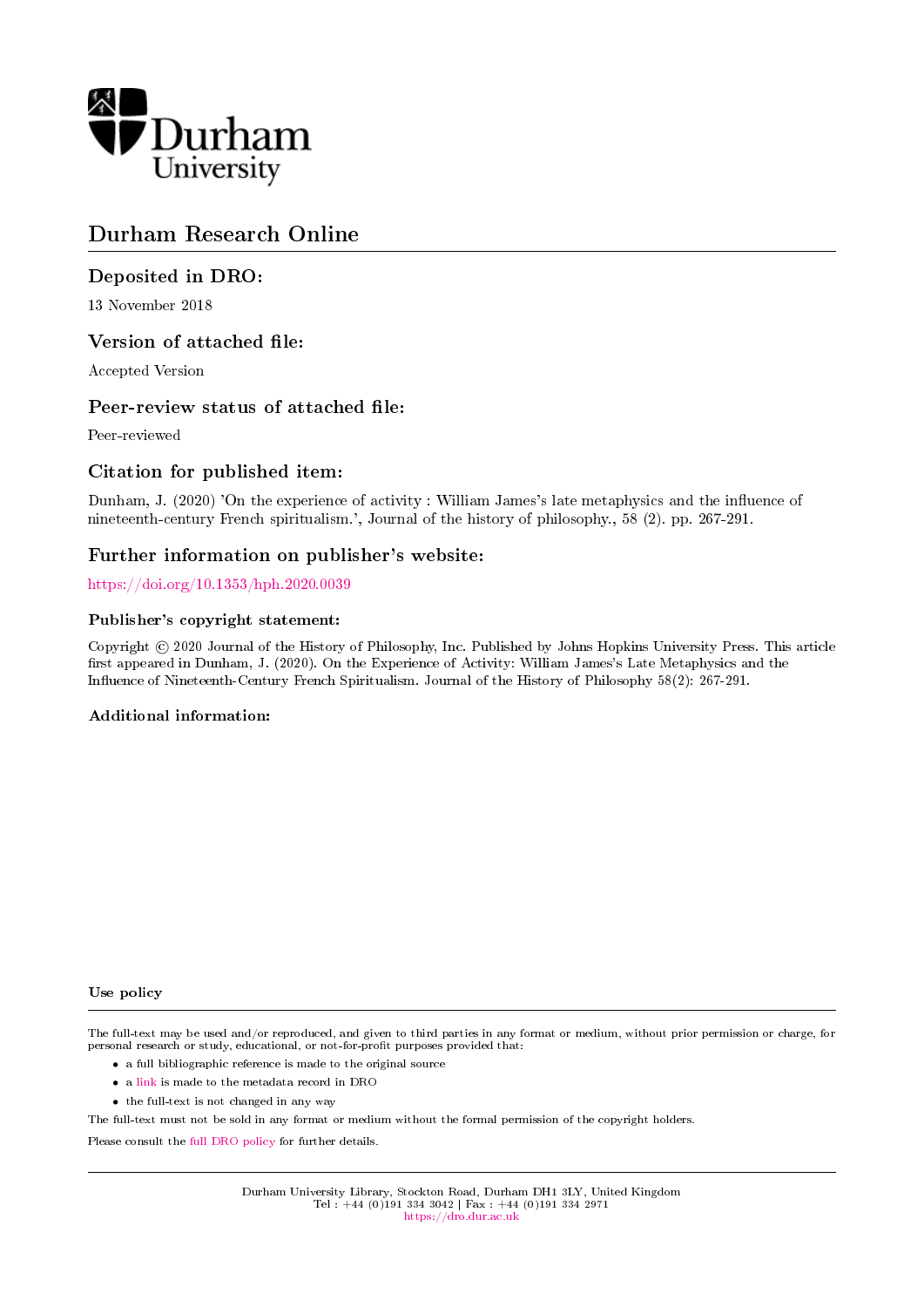# On the Experience of Activity William James's Late Metaphysics and the Influence of Nineteenth-Century French Spiritualism

# Jeremy Dunham (University of Durham)

Is there a particular experience-type associated with the exercise of agency? This question was subject to lively philosophical debate in Nineteenth-Century France. William James paid close attention to these debates, and for most of his academic life argued that the answer was "no". However, in this article, I show that a few years before the end of his life, under the influence of the French spiritualist tradition, he changed his mind. I argue that this change led to a global shift in his philosophical thinking. One major consequence of this is that he modified his philosophy so that it allowed a greater role for 'objective' reality, and was consequently at less risk of the charge of 'solipsism' directed at him by his critics. After this shift, James's philosophy could stand on much firmer ground.

Is it possible to have a first-person experience of our own agency? In nineteenth-century France, this question was subject to intense philosophical debate. The two figures primarily associated with each side of the debate were Maine de Biran (1766-1824) and Charles Renouvier (1815-1903). Biran developed powerful objections to Hume's arguments that purported to prove the impossibility of the experience of one's inner causal force. These objections formed the match that lit this philosophical fire, and resulted in Biran being recognized as the father of the spiritualist school of French philosophy; a school that included Félix Ravaisson (1813-1900), Jules Lachelier (1832-1918), Émile Boutroux (1845- 1921) and Henri Bergson (1859-1941). <sup>1</sup> Renouvier, who found Biran's arguments unconvincing, developed an opposed school of philosophy that brought together pluralism, phenomenalism, and Kantianism. William James followed these debates from

 $\overline{a}$ <sup>1</sup> Stebbing wrote that in Bergson's philosophy 'we see the continuation of the current of French thought that proceeds from Maine de Biran through Ravaisson and Boutroux. It would perhaps be hardly necessary to point this out—for no philosopher springs from the void—were it not that, to the English-speaking world at least, Bergson's views came with such force of novelty that he seemed to have no roots in the past' (1914: 35-36). Despite the existence of English language works on the 'roots' of Bergson's philosophy (see Lovejoy, 1913, and Scharfstein, 1943), this perception of Bergson as having 'no roots in the past' among Anglo-American commentators has hardly changed (although, a recent (2018) article by Sinclair is a pleasing exception). In a discussion of Bergson's theory of intuition, Moore (2012: 407) claims that Bergson's own pronouncement that his theory is not original is 'wild' and that there is nothing else like it in the whole history of philosophy. Even scholars with better knowledge of the history of French philosophy overemphasize Bergson's originality, see Moore (1996, xi).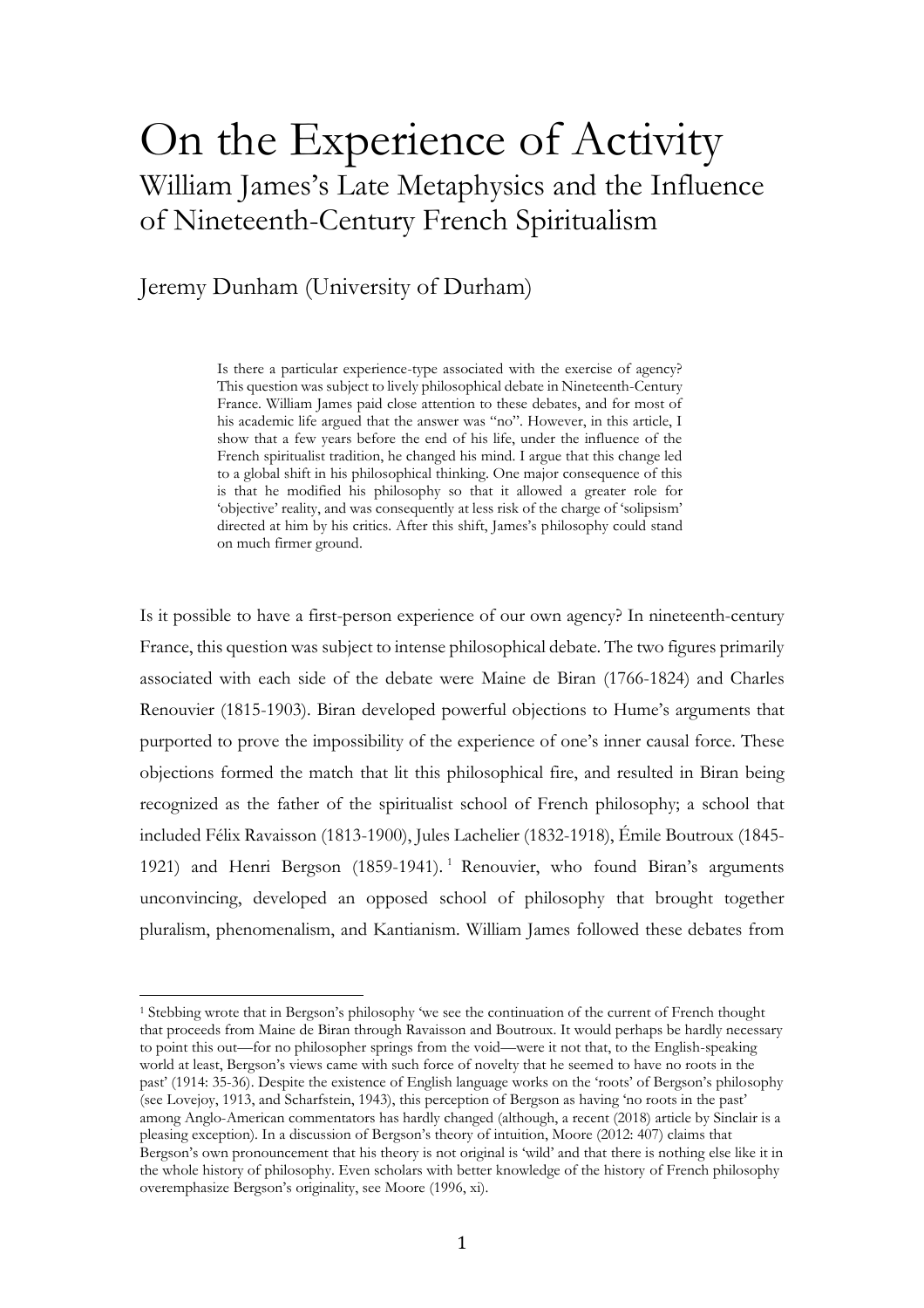across the Atlantic and, for the most part of his philosophical career (from at least 1885 to 1905), associated himself with Renouvier's neo-critical side. However, at some point between 1906 and 1908, James changed sides. James scholarship has been more or less silent on this shift. Perhaps because it seems like a slight modification—a minor change to his psychology. One of this article's central aims is to show that such a judgment would be wrong. In fact, this change of mind led to a global shift in his thinking, and to major and most crucially—*positive* changes, not only to his psychology, but also to his metaphysics, and pragmatism.

James was vocal about the developments to his metaphysics. In his *A Pluralistic Universe* lectures, he attributed the changes to his reading of Bergson's 1907 *L'Évolution créatrice* and its critique of *intellectualism* (the belief that we can understand the underlying nature of the world by means of static intellectual concepts).<sup>2</sup> This is because James had become concerned with the problem of how two different minds can come to know the same one thing. Over time, he realised that this was only a problem if one accepts intellectualism. Bergson provided him with good reasons not to do so. The critique of intellectualism, therefore, helped him to *dissolve* the problem. So far, James scholarship on the change to his late philosophy has focused on this critique, and on what this convinced James to *reject*. <sup>3</sup> For this reason, commentators have underemphasised how radical the changes James made to his metaphysics in 1908 were, 4 and many have even argued that his claim to have undergone a 'Bergsonian conversion' is overblown.<sup>5</sup>

This article aims to show that if we focus not on what the problem of two minds seeing the same thing caused James *to reject* but rather on what the problem inspired him *to accept*, a different picture emerges. The problem inspired him to reject intellectualism, but

 $\overline{a}$ 

<sup>2</sup> See PU 1909, 101-124

<sup>3</sup> See Bernstein, PU, xxiv; Moller 1997, 2001, and 2008; Sprigge 1993: 165-169; Taylor, 1996: 135-137.

<sup>4</sup> Moller (1997, 2001, and 2008) claims that there has been a radical change, but that the change is that after 1908 James adopts a panpsychist position. However, I agree with Ford, (1982), Sprigge (1993), and Lamberth (1999) that he had taken up a panpsychist position from much earlier, so this cannot be the right story about the change. That James defended some form of panpsychism earlier than 1908 is clear in the *Many and the One* manuscript to which Moller makes explicit reference (See MEN 1903-4, 6).

<sup>5</sup> Ralph Perry played down the Bergson influence citing a statement from Bergson himself where he highlights (correctly) the significant difference between James's understanding of the 'stream of thought' and his own '*durée réelle*'. Bergson writes that 'the "Bergsonian" influence counts for nothing in the development of his philosophy' (Bergson, 1905, cited in Perry 1935: 600). At the time when Bergson wrote this, he was right to make this claim. The "Bergsonian" influence comes later, and the influence pushes James away from his 'stream of thought' position to something closer to Bergson's *durée réelle*. Bernstein (PU, 1997, v-xxxviv), Čapek (1950), Myers (1986), and Townsend (1997) also play down the importance of this change. Lamberth (1999: 182) refers to it as a mere 'refinement'. Flournoy (1917: 198-206) and Stebbing (1914: 25-26, 37-38, and 123-124) carefully and perceptively point out some crucial differences between the metaphysics of the two philosophers. Boutroux (1912) thinks that James recognized that Bergson's arguments 'lend support' to his already existing views.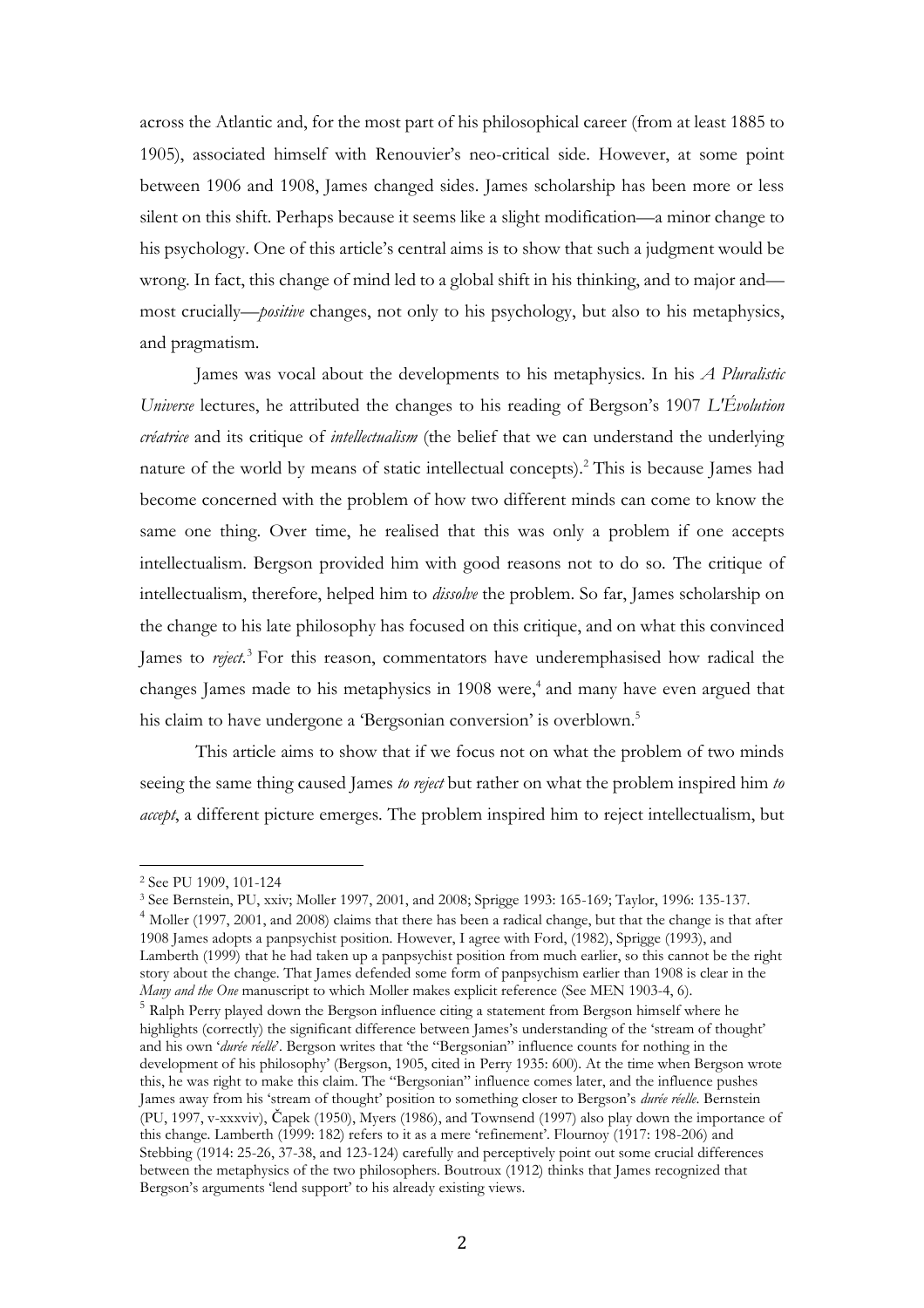this rejection must be understood in tandem with his acceptance of a claim that he had long denied: we *can* experience our own genuine activity, or causal agency. The reason why this change of mind was so important for James, I argue, is that it represents a crucial shift in his methodology, specifically in the way that he analyses experience. Once James changed his methodology, he recognised that significant changes to his philosophy had to follow. Since the conversion was underway *before* 1907, i.e., before the publication of *L'Évolution créatrice*, it is not quite right to call James's conversion simply a 'Bergsonian' one (although his work was a significant factor). The arguments that James uses to express his acceptance of activity as a psychological and metaphysical principle have a heritage that go back to Biran. Therefore, we are better off calling James's late change his 'spiritualist' conversion.

My case will develop in four stages. First, I present the French debate over the first-person experience of causal force. I start with the arguments in its favour made by Biran. Then I address Renouvier and James's objections and show them to be wanting. Second, I examine James's earlier (pre-1906) understanding of experience, his phenomenenalism, and the methodology that led him to these objections. Third, I focus on what forced James to change his views and the arguments that he developed to make this shift palatable. I finish by showing how James's final view of experience enabled him to allow a greater role for objective reality in his metaphysics and thus resist the charge of 'solipsism' that had previously been levelled at his 'radical empiricism' by his critics.

#### 1. THE DEBATE OVER THE EXPERIENCE OF CAUSAL FORCE

#### §1.1

Maine de Biran published little in his own lifetime. It was only a decade after his death, when Victor Cousin started to publish significant portions of his work posthumously, that its depth and originality was recognized.<sup>6</sup> Soon after his work appeared in print, Biran was recognised as the father of a new French spiritualist tradition. <sup>7</sup> The defence of causal force

<sup>6</sup> [citation partially redacted for review]. Biran's strong influence on nineteenth and twentieth-century French philosophy is clear. This is explicit in works such as include Bergson (1922), Boutroux (1874),

Deleuze (1995), Ravaisson (1867), Tarde (1876), Merleau-Ponty (1968), Henry (1949), and Ricoeur (1950). <sup>7</sup> There were two schools of spiritualism in nineteenth-century France. One, which is the focus of this essay, fathered by Maine de Biran and another which was aligned with the 'eclecticism' of Victor Cousin. 'Spiritualism' in this article always refers to the Biranian school. On the relationship between these two forms of spiritualism, see Vermeren (1987 and 1995).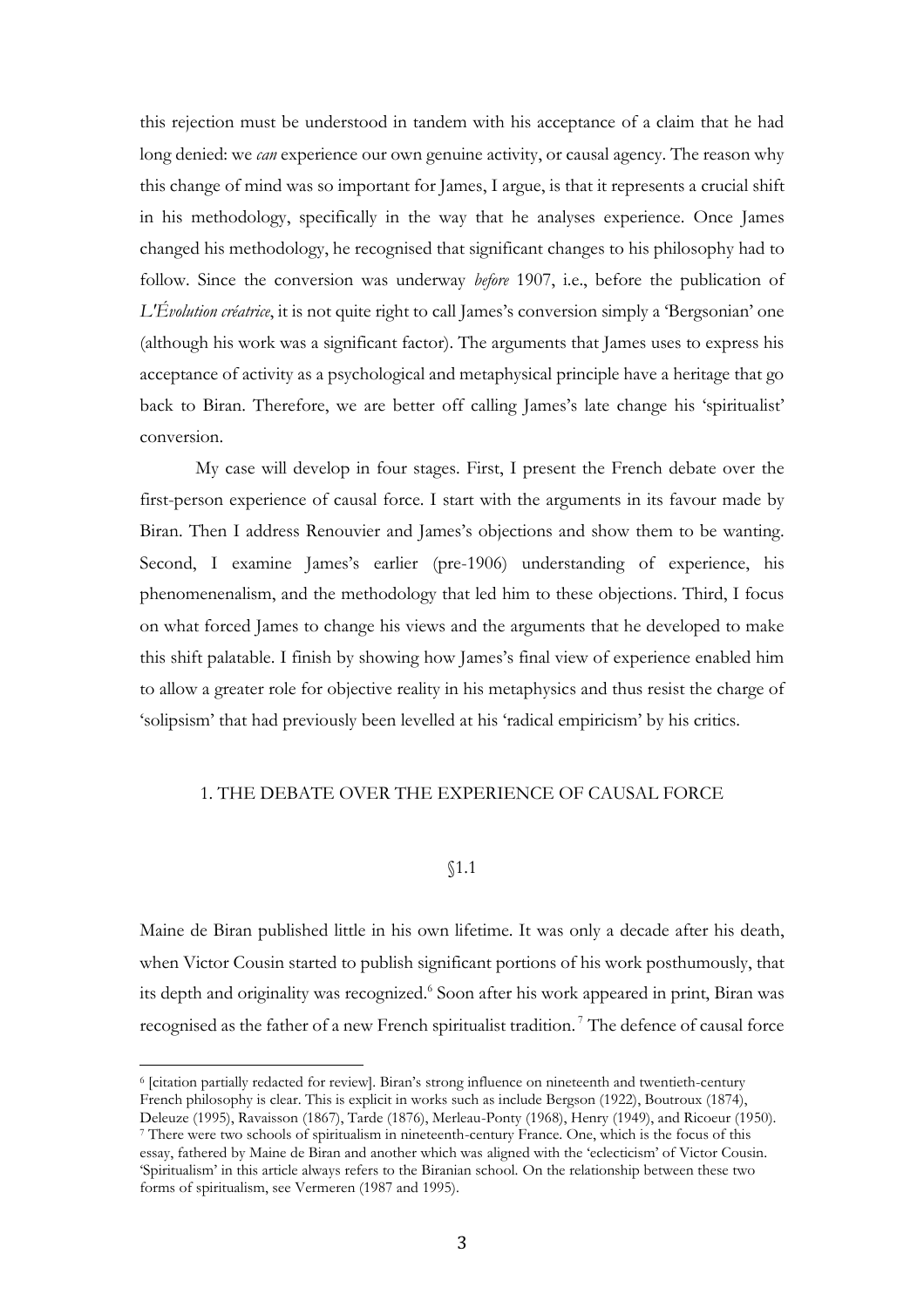is the central doctrine of this spiritualist school. It is the basis from which the rest of their philosophies tends to be unpacked. Biran developed this defence in response to Hume's denial of the experience of force or 'necessary connexion'. In §VII of the *Enquiry*, Hume argues that there are three possible sources for our idea of force or necessary connection: first, external objects; second, reflection on the operation of our minds; and, third, divine power. The third is dismissed as a theoretical fairly-land. But, to undermine the possible testimony of the first two sources, he argues that through both we only ever experience distinct events, and that there is no conceivable circumstance upon which we could perceive the necessary connection between any two of them. When observing external objects, we do not observe a 'power' passed between objects (say from one billiard ball to another as the former strikes the latter). We only experience one event (ball *a* newly next to ball *b*) followed by a second event (ball *b* having moved position). Similarly, we do not experience our own power when a desire to move an arm is followed by the arm's movement. We merely experience one event (the desire) followed by a second (the movement).

According to Biran, the success of Hume's argument was that it showed conclusively that we cannot obtain an idea of force from the evidence of *external* sense impressions; for this 'Hume deserves our gratitude' (OMB.VII.167). Nonetheless, Biran found Hume's argument to be misguided when it is extended to the evidence of *inner* sense, i.e. what Hume had called internal reflection on the mind's operations. Biran argued that the fundamental mistake of the empiricists (Hume, Locke, and Condillac) was to leave the analysis of inner sense incomplete and to confuse it with the outer senses. In contrast, he wanted to show that true reflection on inner sense shows its operations to be incomparable to those of the external senses. While the classical empiricists were right that external sense impressions are presented to us passively (i.e., without the volitional input of the mind), the same is not the case for inner sense. Our causal efficacy or activity, he argued, is a fact discoverable only through inner sense. This activity is most evident to us in the feeling of willed effort. Every time we clench our fists or lift a heavy weight, we have evidence of this activity. It is true that through the external senses we merely experience one event followed by another, but through inner sense we *feel* the activity of willing to lift the object through the strain that is concurrent with the desire.

Charles Renouvier, and William James following him, objected to this inner sense 'proof' of causal force. As Renouvier presented Biran's proof, Biran attempted to show that 'willed effort' and 'muscular sensation' are perfectly connected in one and the same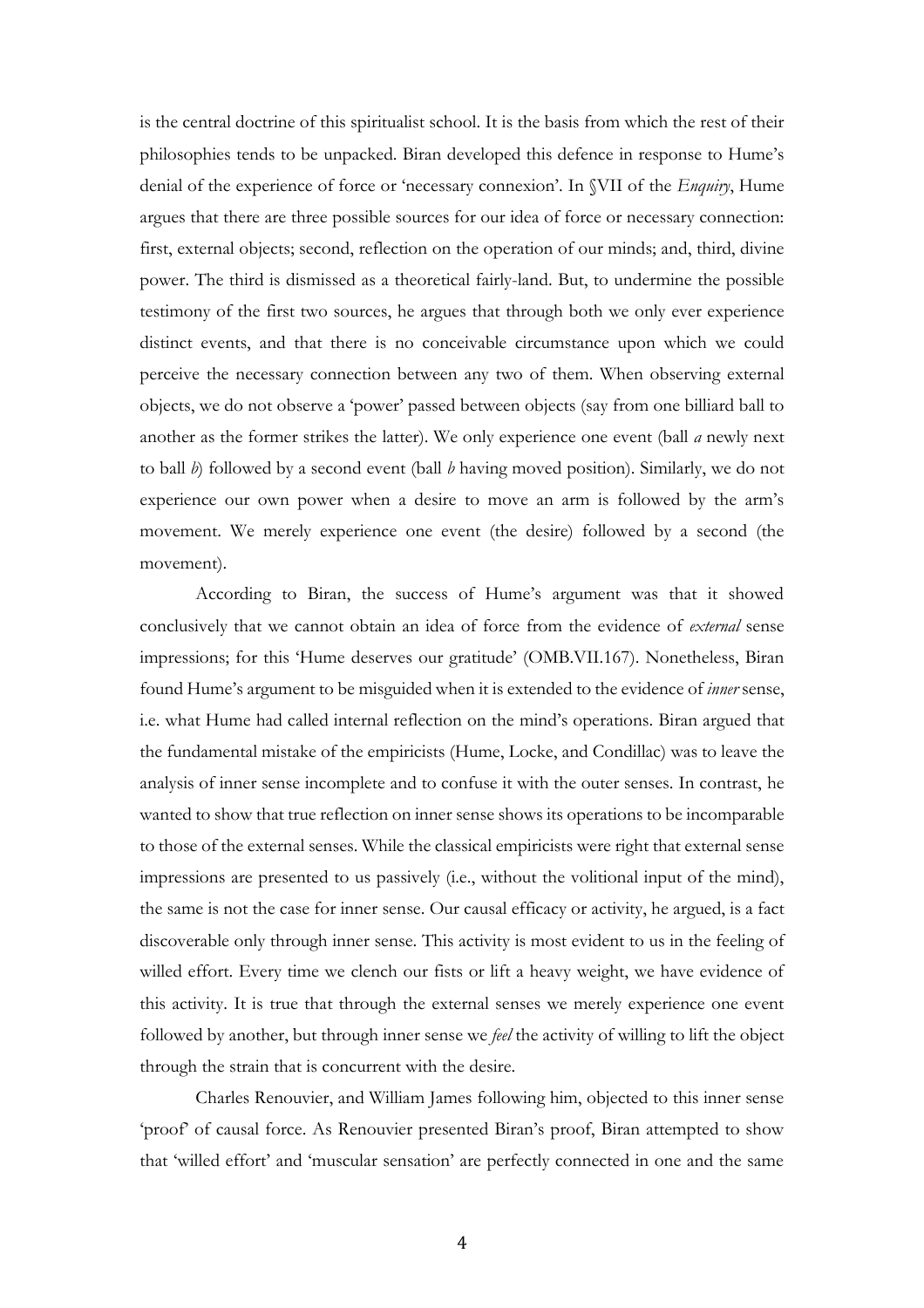act (ECG.II.i.261): as I lift a heavy weight, the feeling of muscular resistance reveals to me the causal force that I freely enact. Both Renouvier and James reject the proof for the same reasons. Renouvier presents a short critique in his 1854 *Traité de psychologie rationnelle* and James provides an expanded version backed up with experimental data in his 1880 'The Feeling of Effort' (EPs 83-124).<sup>8</sup> First, they argue that Biran has misconceived of what this so called 'experience of willed effort' is really an experience. For Biran, they suggest, this experience of muscular effort should be the necessary antecedent of the movement itself. It is the feeling of the free activity involved in lifting the object. However, Renouvier and James maintain, on the contrary, that this experience is rather the feeling caused by the muscular tension. 'Muscular effort', James writes, 'is a sum of feelings in afferent nerve tracts, resulting from motion being *effected*' not the condition of the effect (EPs 1880, 123). So rather than being antecedent to the movement, it is consequent to it. Second, although it is true that when I will to lift my laptop the action follows, there is not an immediate connection between the desired end and the action. Rather, there is a causal chain that the desire initiates. It is only the end itself that appears to consciousness. We have only the vaguest of experiences (if we have one at all) of the connections that lead from the desire to the achieved action. We can hardly say that our 'feeling of effort' gives us some idea of a causal force that is necessary for bringing this action into being, if we have only the most confused idea of the process itself (cf. PP 1890, 288 and BC 1892, 400).

#### §1.2

James and Renouvier's objections to Biran's introspective proof are forceful. It is surprising, therefore, to find that at the end of James's life he appears to defend the Biranian position. In his posthumous *Some Problems of Philosophy*, he claims that our 'willacts' or 'activity situations' provide us with 'perfectly comprehensible instances of causal agency' (SPP 1911, 109). In 1909*,* he tells us that we obtain our understanding of causality, activity, efficacy from the 'dramatic sense of something sustaining a felt purpose against felt obstacles, and overcoming or being overcome' (PU 107). It is clear that a conversion has occurred. But why? To answer this, we need to know not only why he decided to accept something like the Biranian position, but also why he no longer thought that his and Renouvier's arguments refuted it. In the rest of this section, I address the 'road clearing' problem (which involves showing why James might have finally seen his own arguments to be unsatisfactory), and I discuss the final acceptance of the position in §3.

<sup>8</sup> For further historical context, see Smith (2011).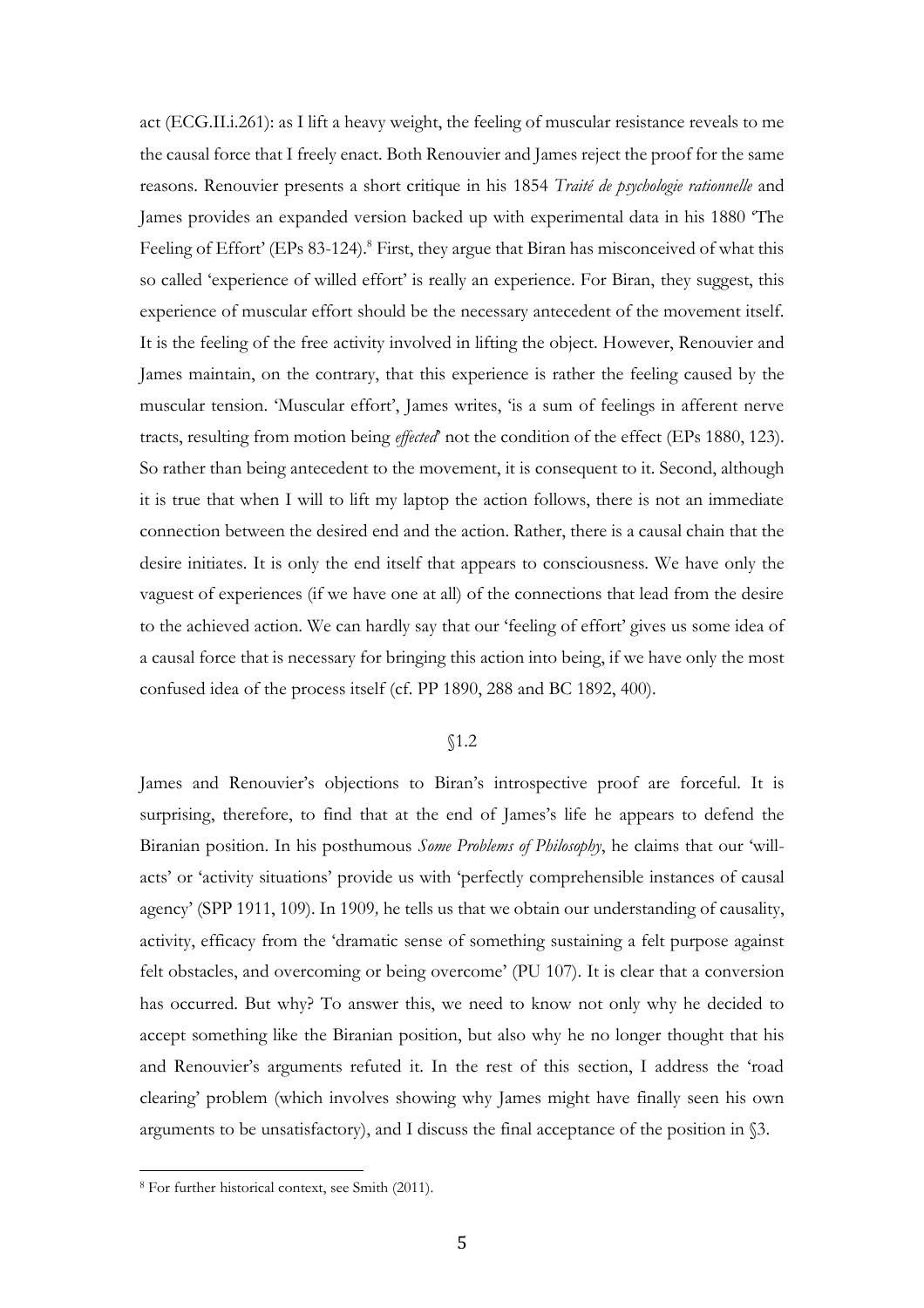As discussed above, James's arguments against Biran's 'proof' depended on Renouvier's reconstruction of it. However, in the first half of the nineteenth-century James started to engage more with the living proponents of the spiritualist tradition (Boutroux and Bergson in France, and James Ward in England) against which Renouvier had directed his attacks. Renouvier's influence on James's had been declining since the 90s (See CWJ VII 351), but this decline picked up speed in 1903 after Renouvier's death.<sup>9</sup> This engagement with the spiritualist tradition must have led James to consider more carefully their central arguments. Biran was not the only target of James's objections in 'The Feeling of Effort' and the *Principles of Psychology*. In fact, James was more concerned with closer contemporaries such as Alexander Bain, Hermann von Helmholtz, Ernst Mach, and Wilhelm Wundt. Renouvier's reading of Biran allowed James to lump Biran amongst them. But after studying the works of the spiritualists themselves more carefully, James may have started to recognise that Renouvier's presentation of Biran's argument was in some sense a straw man. <sup>10</sup> Although Bain, Helmholtz, Mach, and Wundt do try to show that we get a feeling of effort from muscular sensation,<sup>11</sup> Biran did not. When Biran's arguments are studied more carefully, it is clear that he already has forceful responses to the kind of objections Renouvier and James established.

Renouvier's reconstruction was correct insofar as Biran believes that in the act of *willing* we experience our own causal activity. Biran tells us that it reveals to us our existence as a 'hyper-organic force' that is ontologically inseparable yet distinct from 'organic resistance'. Although this 'hyper-organic force' is distinct from the body, it can only be realised in relation to it. Unless there is organic resistance, there is no hyper-organic force. They are only conceptually distinct.

The first fault of the Renouvierian reconstruction is to suggest that this feeling of 'organic resistance' is the feeling of *muscular* sensation. Biran had explicitly criticized such an argument as put forward earlier by the German philosopher Johann Jakob Engel (1741- 1802). In contrast to the version held by Engel and attributed to him by Renouvier, Biran makes a distinction not only between my body and the foreign body (e.g. a heavy box), but

<sup>9</sup> See Girel (2007)

<sup>&</sup>lt;sup>10</sup> To be fair to Renouvier, when he published his objections in 1854 the more detailed account of his argument that we can find in his *Essai sur les fondements de la psychologie* had not yet been published. This was first published in Ernst Naville's 1859 collection of Biran's works. Renouvier did not dedicate time to studying this later collection, and we do not find him adjusting his views in the later revised versions of his *Essai de psychologie rationnelle*. James also owned the earlier 1841 edition of Biran's *Oeuvres* edited by Victor Cousin (See Houghton library, Harvard, WJ 653.41) rather than the 1859 edition. For reliable accounts of Maine de Biran's philosophy, see Azouvi (1995), Frogneux (2005), Gouhier (1947), Meacham and Spadola (2016) Montebello (1994 and 2000), and Voutsinas (1975).

<sup>11</sup> See Bain (1864: 92), Helmholtz, (1867: 600), Mach (1886: 57), and Wundt (1876).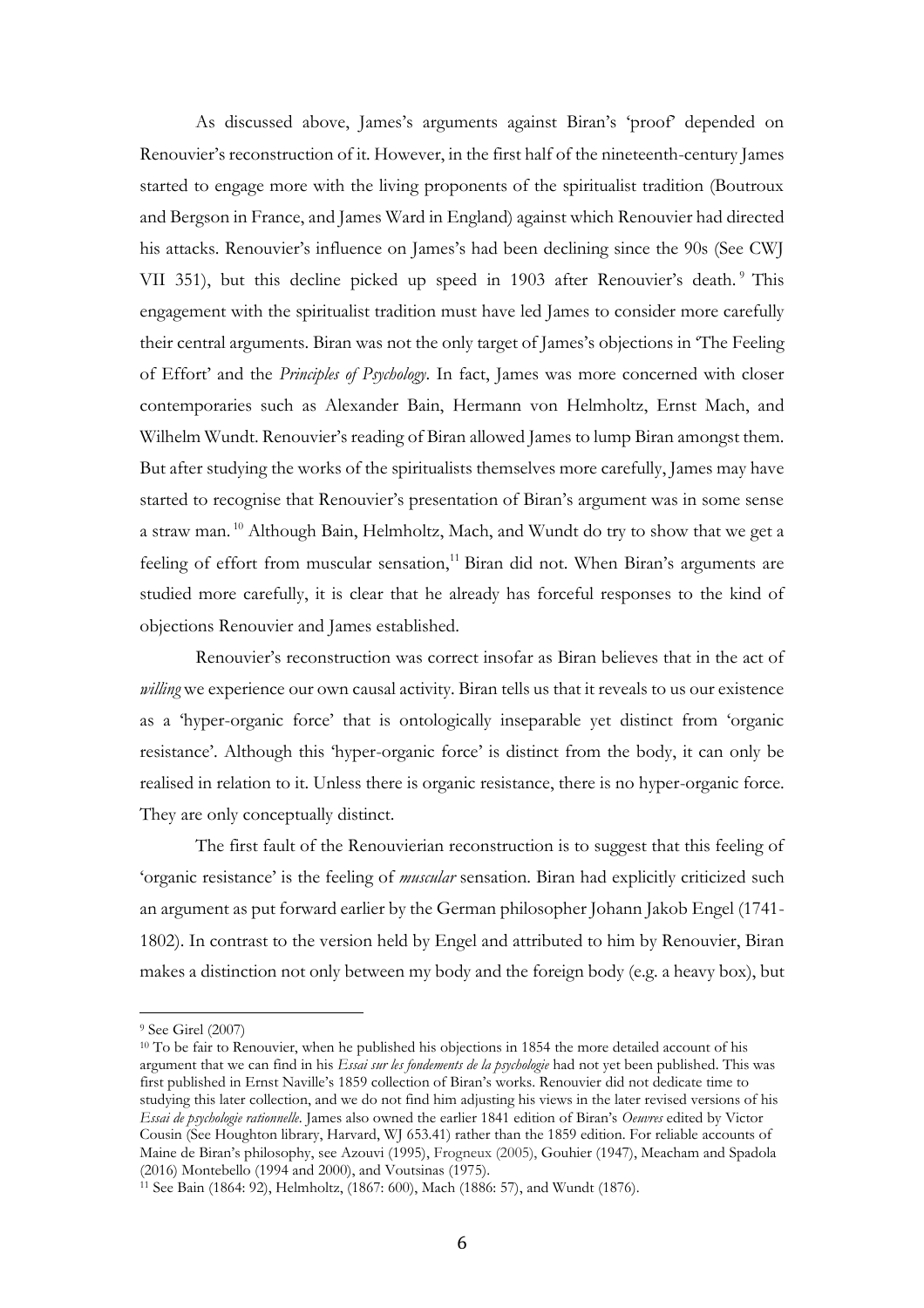also between my body and the 'hyper-organic force' itself. In the experience of lifting a box, there are two essential distinctions: first, the distinction between my hyper-organic force which initiates the action and my body which resists my initiation according to its inertia (but nevertheless obeys my commands); and, second, the distinction between my body and the resistance of the box as a foreign body. Engel derives the experience of effort from the *mediate* feeling of muscular sensation resisting an exterior object. If the sensation were only experienced mediately, then Hume, Renouvier, and James would be right to suggest that since we lack knowledge of the material process, we cannot accurately attribute this sensation to a particular source. However, Biran argues that we do not experience a *mediate* feeling of effort, but rather an *immediate* one and it is only by recognising this vital fact that we can overcome Hume's problem. The feeling of muscular strain would be only *mediate* because it would be the feeling of our body (body *a*) attempting to lift another body (body *b*: the box). But Biran claims that the feeling of the will is *immediate* because it is the feeling of moving one's own body (body *a*). The resistance that interests Biran is the resistance of body *a* against one's own will, not the pain body *a* receives from body *b*:

[t]he true origin… of the idea that we attach to the word *force*, consists in the *immediate power of the will* to grasp and determine the inertial or resistant force proper to the muscular organs, and thereby to enter into a conflict of actions. According to M. Engel, it follows from the complication or from the conflict of our force with the alien exterior force, either that the latter is overcome, or that ours is momentarily suspended or as if paralysed by the object. In contrast, I believe that the muscular inertia is always surmounted, and the hyper-organic force, far from being relaxed or as if paralysed by this resistance*, grows in energy and activity*, to the degree that this resistance increases. (OMB.VII.169-70, my italics)

According to Biran, therefore, Engel focused his attention on the wrong aspect of the phenomenology of lifting a heavy box. By focusing on muscular resistance, Engel is drawing attention to the feeling of our will being overcome rather than the feeling of the will itself. For Engel, the muscular sensation is still *presented to us passively*, in the same way as the impressions of our external senses are. We receive the sensation of muscular resistance (the pain body *a* receives from the weight of body  $\hat{b}$ ) in pretty much the same way as we receive the ideas of 'green' and 'round' from the perception of a ball. Biran's critique of Engel's proof, therefore, is the same as the Renouvier-James critique of Biran's: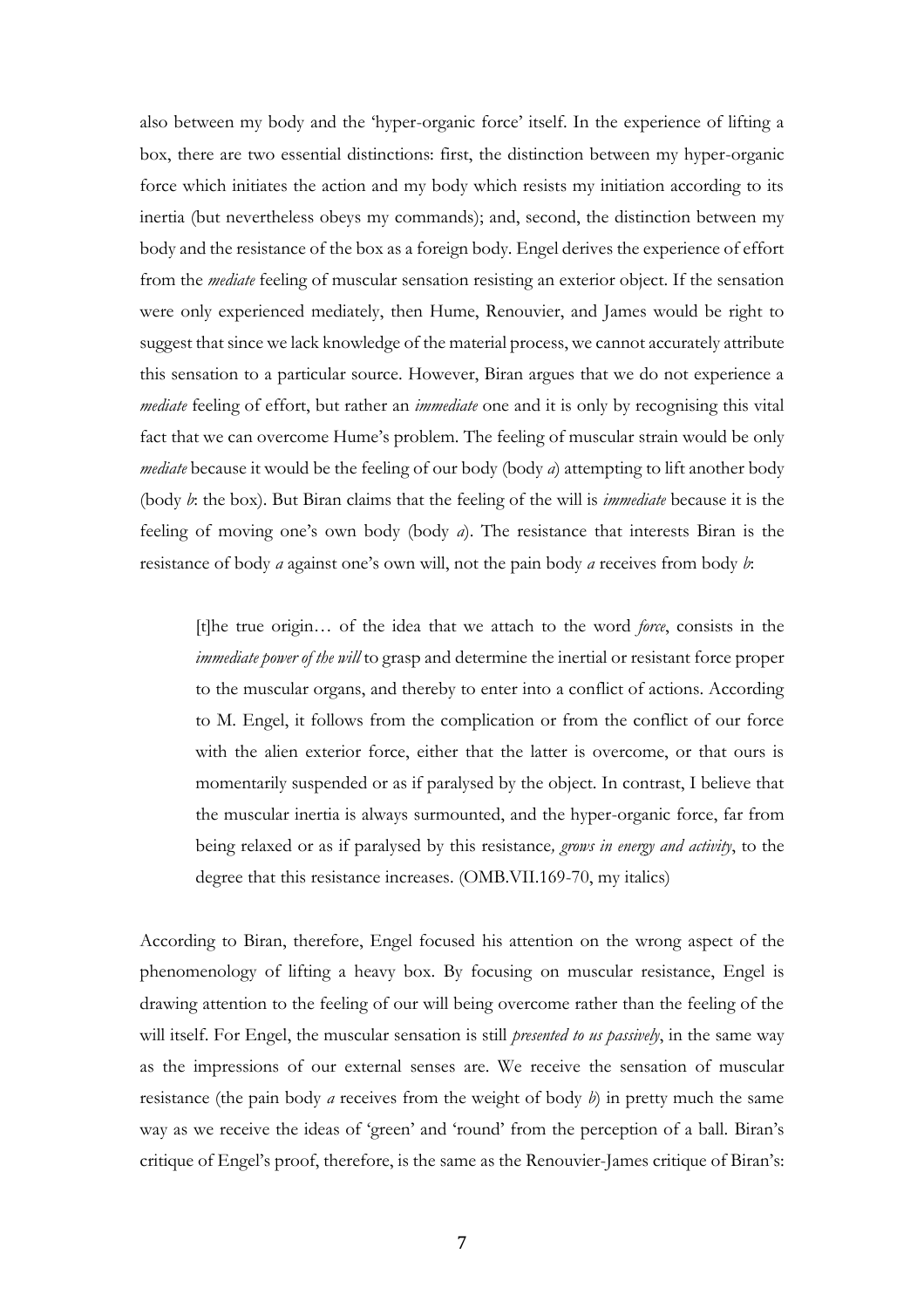Engel has confused the feeling of muscular contraction with the feeling of the initiation of the action. But unlike James and Renouvier, Biran does not think that that is the end of the story. We *do* experience our volitional force, but to direct our attention to this force, we must no longer focus on these sensations as they are *presented to us*, but rather on experience itself *as lived through*.

To grasp the above point, we need to understand what Biran understands by 'experience'. As Phemister (2004: 207) notes, empiricists like Hume and Locke understand experience as a noun: it is the thing that provides us with ideas, but it is the ideas themselves that are important. We have *an* experience. This experience (some combination of ideas) is followed by another experience (another combination), and so on. However, Biran is interested in experience not as a noun but as a verb in the active voice; it is experience itself as *lived through* rather than the ideas contained therein that he is interested in. We *experience*. This experience is a process that cannot be broken up into more basic blocks. In willed effort we do not merely receive impressions from muscular effort (although we do also receive these), but we also *experience* ourselves as active agents responsible for continually acting on an external body. Here 'experience' should be understood as a verb in the active voice because 'we apperceive and reproduce it [through willed effort] at every instant' (OMB.VII.121). Biran argues in the passage above that when we feel our muscles ache, but nonetheless continue to lift the heavy box, we do not feel our will being 'overcome', rather we feel our will *growing and increasing*. This is because it requires greater continual mental effort to overcome the feeling of organic resistance. What we feel is the growth of our own 'hyper-organic force'. While Engel focused his attention on the phenomenology of the sensation of muscular effort, Biran showed that we must focus our attention on our internal active experience. This is a shift from thinking of experience as the experience of atomistic chunks of ideas, to experience as active, continuous, and as the *immediacy of our agency*.

What do I mean by the 'immediacy of our agency'? Recall Hume's criticism of the claim that we experience internal force. Hume argued that if there were a necessary connection between the 'movement of the arm' and the conscious 'willing the arm to move', it would be impossible to have the latter without the former. However, since we know that an amputee can will to move their arm, even after their arm has been removed, such a necessary connection cannot exist. Biran responds that this confuses 'desire' with 'will'. Although a 'desire' is not necessarily fulfilled (in this case, the desire to move one's arm), a 'willing' is. Biran argues that if the will does not bring with it a feeling of success,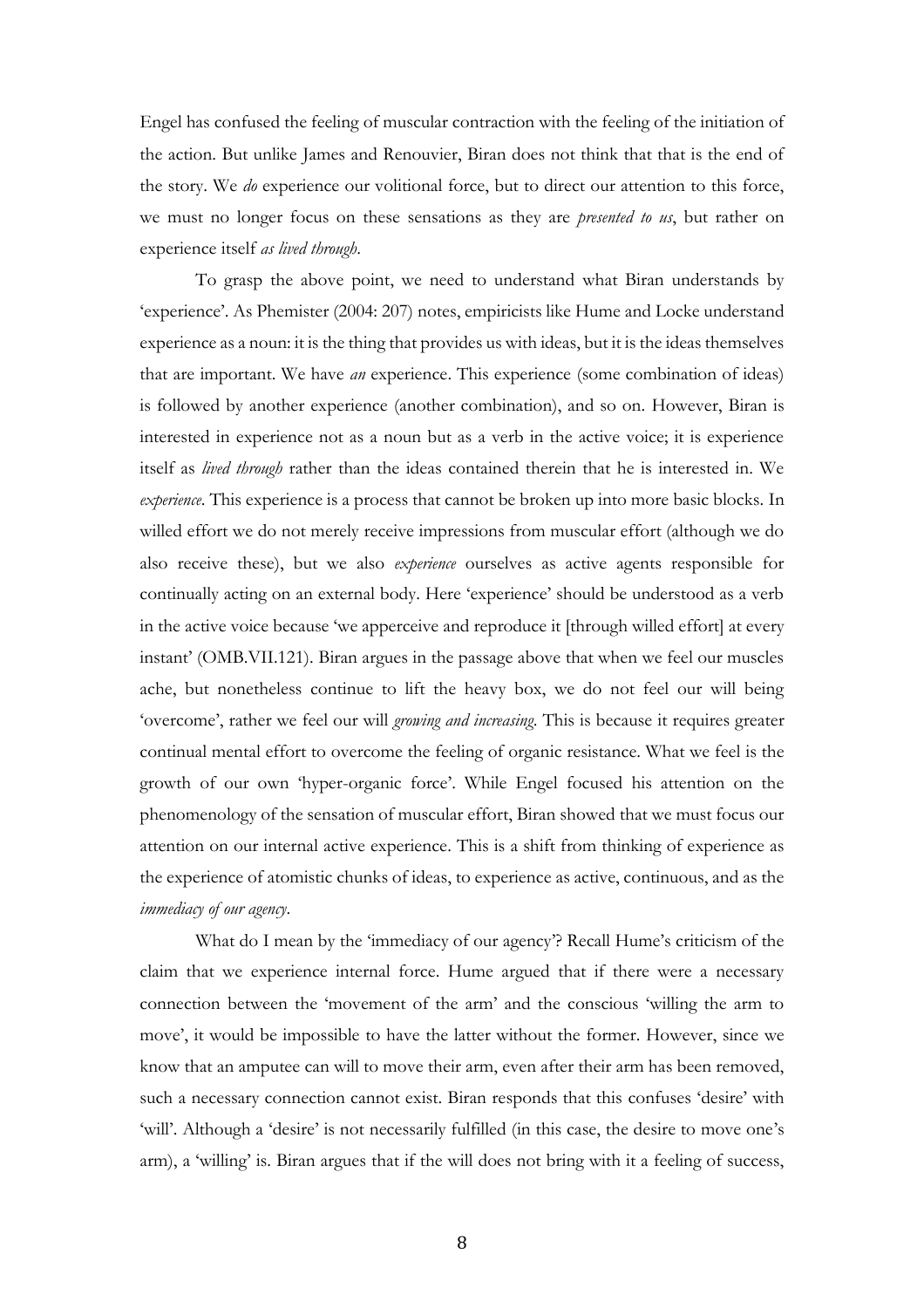there is no will at all. The relation between the will and its action is *immediate*. If I will to raise my arm, my arm rises. The initiation of the action and the achieved end are necessarily connected, and in the process of willing, I feel the immediacy of my agency. In other words, I know that this action is occurring (*right now*) only because I am willing it to be so (*right now*). It is not the case that I will the action, and *then* the end occurs, in two stages, rather the willing and the action are concurrent. Effect does not follow cause at a temporally later state; rather, they are fused together.

But what about our amputee? There are two possibilities. First, if the amputee attempts to move their arm, forgetting that the operation has taken place, and moves only their residual limb, there is still the *feeling of success*, and thus, there is willed effort. It is a mistake in memory, not a mistake in feeling. Second, if there is no effect at all, no movement, not even in the residual limb, then while the amputee may have desired to move their arm, they did not will it so. Desires must be *mediated* by the will for an effect to take place, but in the experience of the will itself, the cause and the effect are compressed into an immediately felt indivisible duration.<sup>12</sup> In cases of willing, the cause and the effect are inextricably linked. Therefore, examples that show that the desire and the end are not necessarily connected cannot be used to show that willing and end are not necessarily connected.

The second criticism of Biran's proof offered by both Renouvier and James (also originally made by Hume) was that if we really were able to observe a connection between our volitions and our corporeal movements, we would have to be intimately aware of the movements of the nerves and muscles responsible for the chain of events that leads from the volition to the arm's movements. Biran believes that this line of attack follows from the misconceived assimilation of the inner and external senses. It is true that we do not observe this connection, but this is because it involves two heterogeneous kinds of knowledge. We experience the nerves and the muscles through our external senses, while the feeling of willed effort is an inner sense experience. The fact that we cannot represent these effects of external movement does not, he insists, prevent us from experiencing the feeling of our 'primordial power' or what he calls the 'empire of the will over its organs'. He asks:

What species of analogy is there between the representative knowledge of position, of the interplay and the functions of our organs, such as an anatomist or

<sup>12</sup> See Hallie, (1959: 162)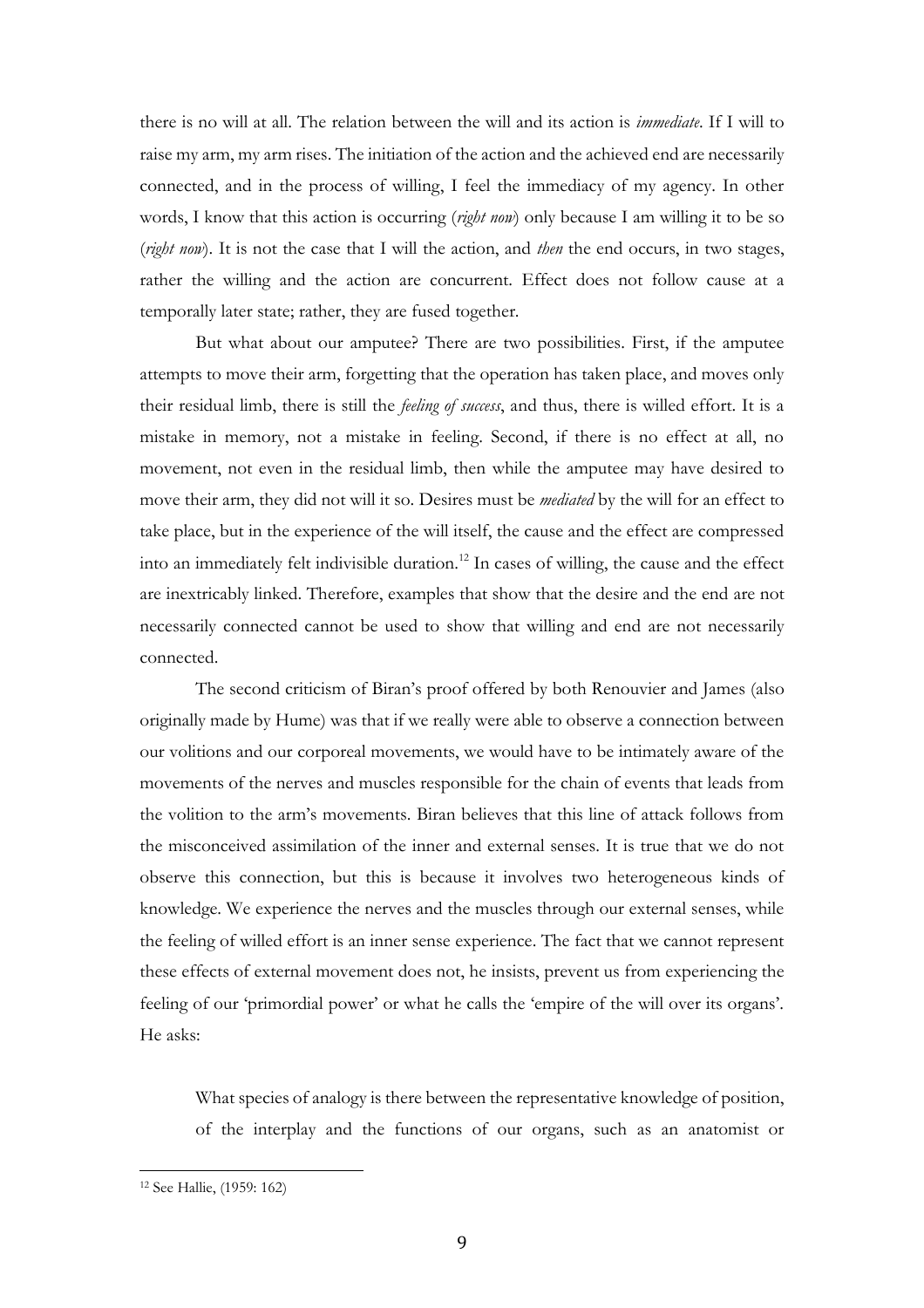physiologist can know them, and the inner feeling which corresponds to these functions, and also the internal knowledge of the parts localized in the continuous resistance of which we spoke previously? How could one not see the opposition that occurs between these two kinds of knowledge, an opposition such that at the very moment when the will moves an organ, if the instruments of motility could represent themselves instead of being felt, or be inwardly apperceived, the will could never arise? (OI.I.262)

If we were able to observe all the internal actions and reactions inside the retina, we could not experience the colours. This is why the 'hidden springs and principles' are withdrawn from view of external senses. However, this does not mean that we have no feeling of power or causal force, but rather highlights the different forms of knowledge that are obtained through the external and the inner senses.

#### 2. JAMES ON EXPERIENCE: THE EARLIER VIEW

Now that I have presented James's objections to the experience of activity and the reasons why they fail to hit their mark, in this section I present the underlying philosophical methodology and worldview that supported these objections. Following this, in §3, I show why James realised that his methodology, and consequently, his philosophical system, had to change significantly.

#### §2.1

James publicly denied that we experience activity as late as 1905. At the end of his article 'The Experience of Activity', James could not be clearer on his position:

I have found myself more than once accused in print of being the assertor of a metaphysical principle of activity… I should like to say that such an interpretation of the pages I have published on effort and on will is absolutely foreign to what I meant to express. I owe all my doctrines on this subject to Renouvier; and Renouvier, as I understand him, is… an out and out phenomenist, a denier of 'forces' in the most strenuous sense. (ERE 1905, 93n.10)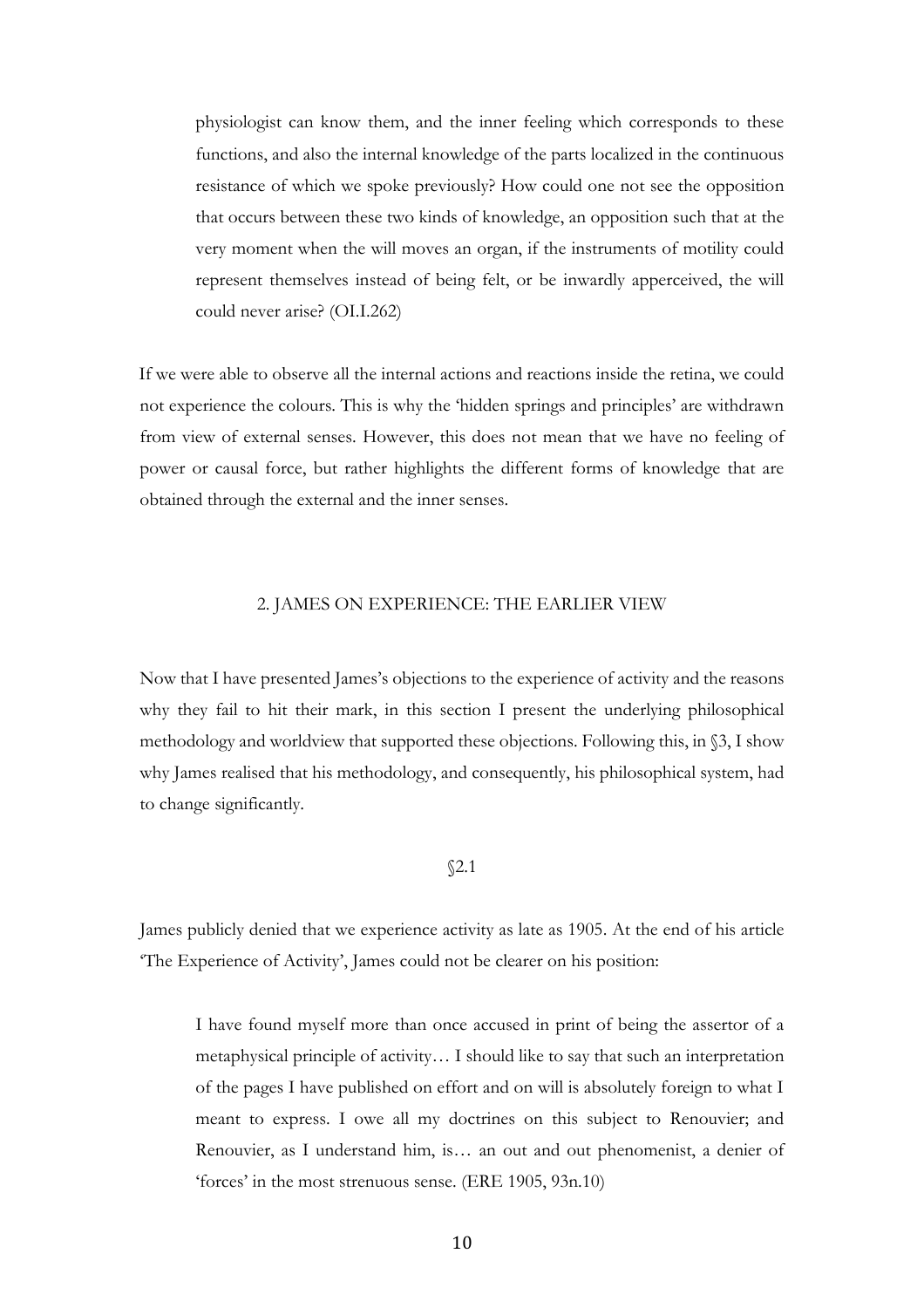What is 'out and out phenomenism'? Why does it lead to the denial of forces? Renouvier's phenomenism is made up of two key claims. The first is epistemological: 'Only phenomena exist for knowledge'. The second, metaphysical: 'phenomena and their laws (which are also phenomena but constant or constantly assembled or reproduced phenomena) are reality itself' (ECG.III.i.3). It is the second claim that differentiates Renouvier's 'out and out' phenomenism from a standard epistemological phenomenalism. When Renouvier tells us that phenomena are *reality itself*, he is not defending a form of subjective idealism whereby all that exists is the phenomenal contents of our minds. Rather, he is presenting a panpsychist metaphysics according to which the fundamental nature of reality has the very same character as our phenomena: *the in itself is for itself*. Just as our own personal identity is constituted by a chain of phenomena proceeding 'from next to next' according to the laws of thought, so are all of the other beings in the world. Since the chain of phenomena that constitutes our personal identity is the only kind of existence that we have direct knowledge of, we can either postulate that we can have knowledge of the nature of reality (and thus that reality is throughout analogous to our phenomena) or deny that such knowledge is possible. Starting from the first position (from phenomena) is to start from what he calls 'the point of view of knowledge' (ECG.I.i.23).

The point of view *without* knowledge is materialism or substance realism. This is because such positions regard our phenomena as inadequate, fleeting, or insufficient representations of the 'really real', which is either conceivable by a priori reasoning, or in Kant's case, beyond the limits of possible experience. Whatever entities do really exist (be these material atoms or simply unknowable essences) are entities that we could never experience. On the contrary, Renouvier's 'point of view of knowledge', regards the phenomena we experience as the really real itself. Given that philosophy and science require that we attempt to gain knowledge of the real, and the point of view *without*  knowledge prohibits such a possibility, Renouvier believes that we have good practical reasons to choose the point of view *of* knowledge (ECG.II.ii.39-40). Importantly, however, the point of view of knowledge *is a choice*. Scepticism, he claimed, has taught us a valuable lesson. We cannot prove the existence of the external world, and we cannot prove that we are free—there is no indubitable evidence for either. However, scientific enquiry requires both. We must start by postulating that we are truly free, then freely choose to believe that there truly is an external world, and finally, assume that this external world is of a nature that we could comprehend, i.e., that it agrees with our phenomena. These are only articles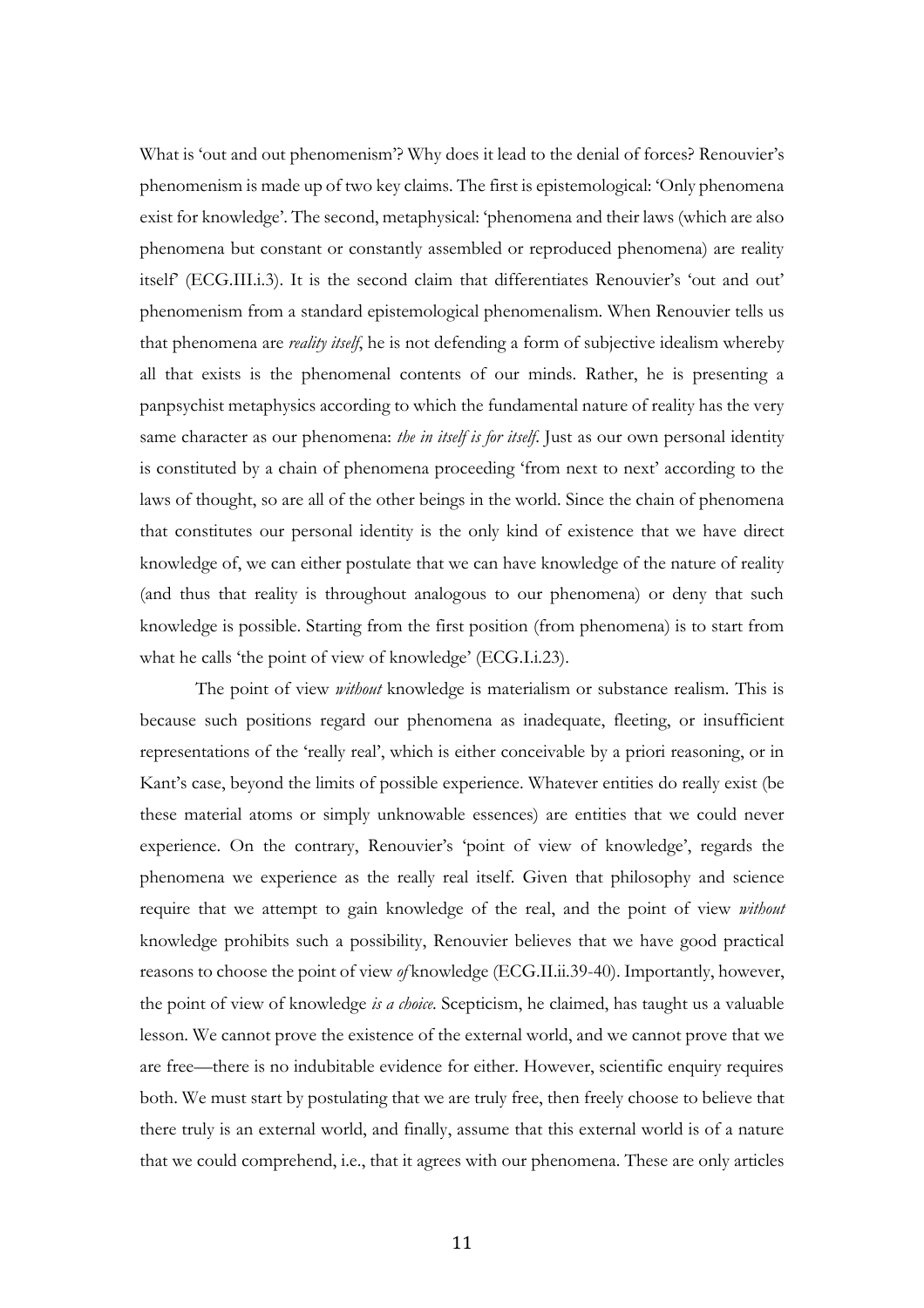of faith, practical postulates, but ones, Renouvier argues, that are necessary to assume for the acquisition of any knowledge whatsoever, and therein lies their justification.

Why does phenomenism lead to the denial of forces? To answer this question, it is first important to note that James was influenced by Renouvier's analysis of phenomena partly because it offered a richer conception of experience than found in the works of the classical empiricists like Locke and Hume. Locke and Hume are interested in the ideas that make up an experience (the idea of green, round, etc., that make up my experience of a green plate), but they show little interest in the experience itself. The same is not true for Renouvier and James. They are genuinely interested in the character of the experience *qua*  experience. James argued that the problem with the classical empiricist, or 'associationist', position is that it commits the 'psychologist's fallacy'. This fallacy occurs when one is asked to explain a thought and one answers not by discussing the thought itself but rather what the thought is *about*. So if the thought is about my laptop on the table, the fallacy is to imagine that our thought is composed of a laptop part and a table part that somehow compose together. However, James is a *mereological nihilist*, which means that he does not believe that parts can of themselves compose. They can only *appear as* composed to an observer. 'In physical nature,' he maintains, 'it is universally agreed, [that] a multitude of facts always remain the multitude they were and appear as one fact only when a mind comes upon the scene and so views them' (EP 1895, 71). For James, it would be a logical contradiction, and out of step with 'the principles of corpuscular or mechanical science', for something to be both 'one' and at the same time 'many' (PP 1890, 179; BC 1892, 397). What is 'one' is by definition is not 'many', and vice versa. We might think that the combination of hydrogen and oxygen atoms into water is a good example of why James is obviously wrong about this. These atoms combine to make water and in that sense they are both *one* (water) and *many* (hydrogen and oxygen atoms). However, James denies that these do in fact form a 'one' at all except for the perceiver or for that upon which the atoms act. He writes:

Let it not be objected that H2 and O combine of themselves into "water," and thenceforward exhibit new properties. They do not. The "water" is just the old atoms in the new position, H-O-H; the "new properties" are just their combined effects, when in this position, upon external media, such as our sense-organs and the various reagents on which water may exert its properties and be known. (PP 1890, 161)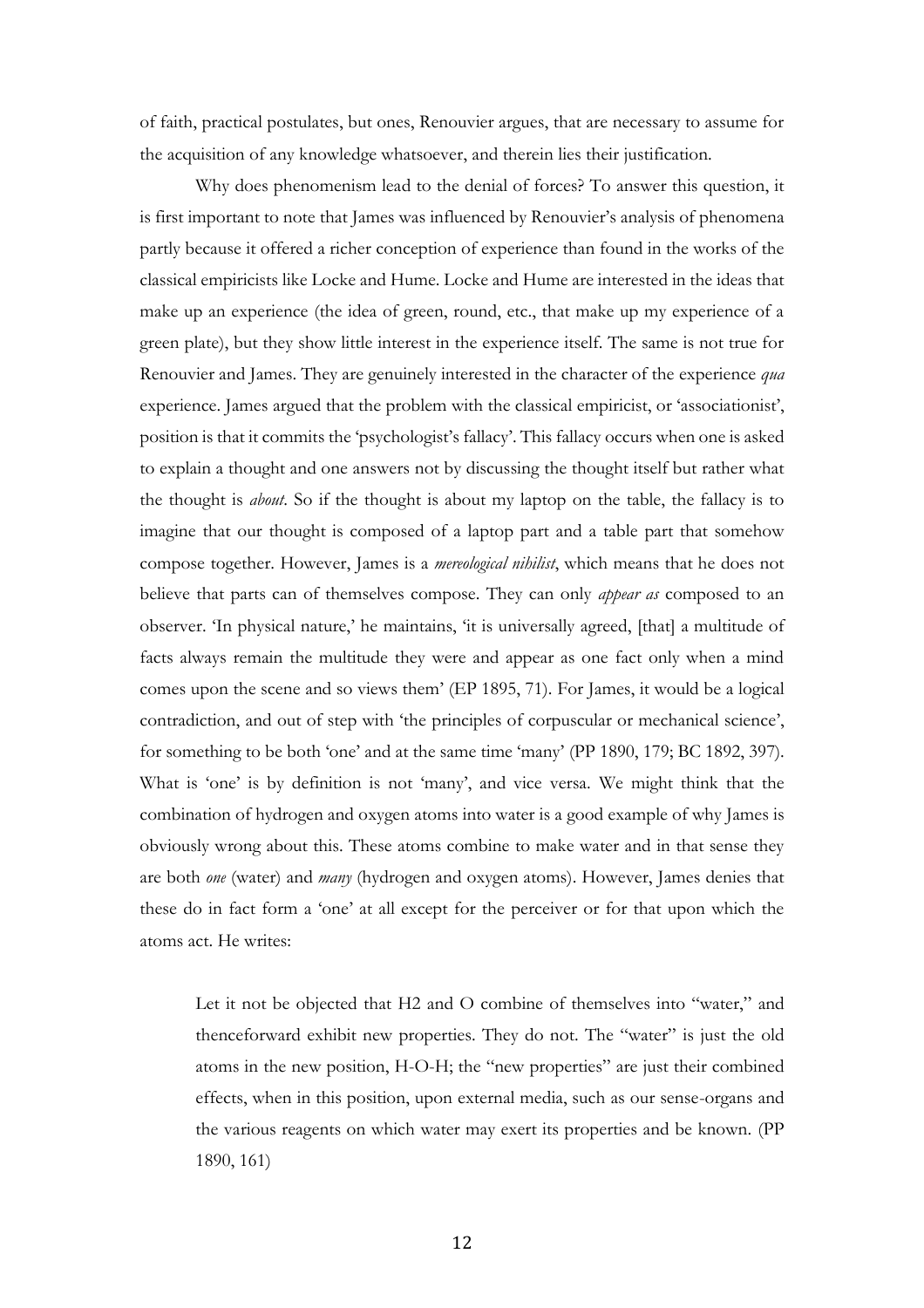The atoms remain atoms, but if they group together they cause different effects for those bodies with which they come into contact. They can dissolve sugar or make an animal wet. However, if there is no sugar or animal to experience it, there is no water. The *esse* of the water (or of any composite) *est percipi* (EP 1895, 72).

James believes that just as the parts of H<sup>2</sup>O do not combine into a new entity *water*, ideas do not combine together either. The taste of lemonade, for example, is not the taste of sugar *plus* the taste of lemon; it is a wholly different psychic fact that cannot be divided into the sum of its parts (EP 1895, 87n.15). My laptop and the table on which it sits do not form parts of my experience, but serve as occasions for the production of a wholly indivisible unit or *pulse* of experience. For the psychologist, therefore, *the entire thought* is the minimum fact with which they should deal. Each thought contains not just its unique object, but relations, tendencies, and duration. It is these crucial characteristics that are inextricably involved in the colouring of our experience that the classical empiricists ignored.

Although they are armed with a richer conception of experience than the classical empiricists, both are as keen to restrict their speculations to that which can be found within it. Part of James's concern with the defence of the feeling of effort in his early works is that this feeling was supposed to be a feeling of our interaction—beyond the phenomena—with the physical world, and thus provides us with direct evidence of an external world (PP 121). Like Renouvier, James believed that external reality could only be postulated as an article of faith. It is something that we can believe in but not prove. To the question: what is 'our warrant for calling anything reality?' He answered: 'The only reply is—the faith of the psychologist, critic, or inquirer' (MT 1885, 16). Muscular sensation does not give us a direct experience of 'force' or the 'physical world', but rather 'reveals to us hardness and pressure… [as the other senses] do colour, taste, smell, sonority, and the other attributes of the phenomenal world. To the *naïve* consciousness all these attributes are equally objective. To the critical all equally subjective' (EPs 1880, 121).

Not only does the defence of the feeling of effort give us a false account of the reports of these sensations, James thought that it relies on a false account of the phenomenology of willing too. He thought that it entailed the view that ideas in themselves have no causal effect on the physical world, but must be initiated by means of some extra 'willing-force', produced by the agent, that passes the effect from the idea in the inner world to the body in the outer one. On the contrary, James argues that all of our ideas are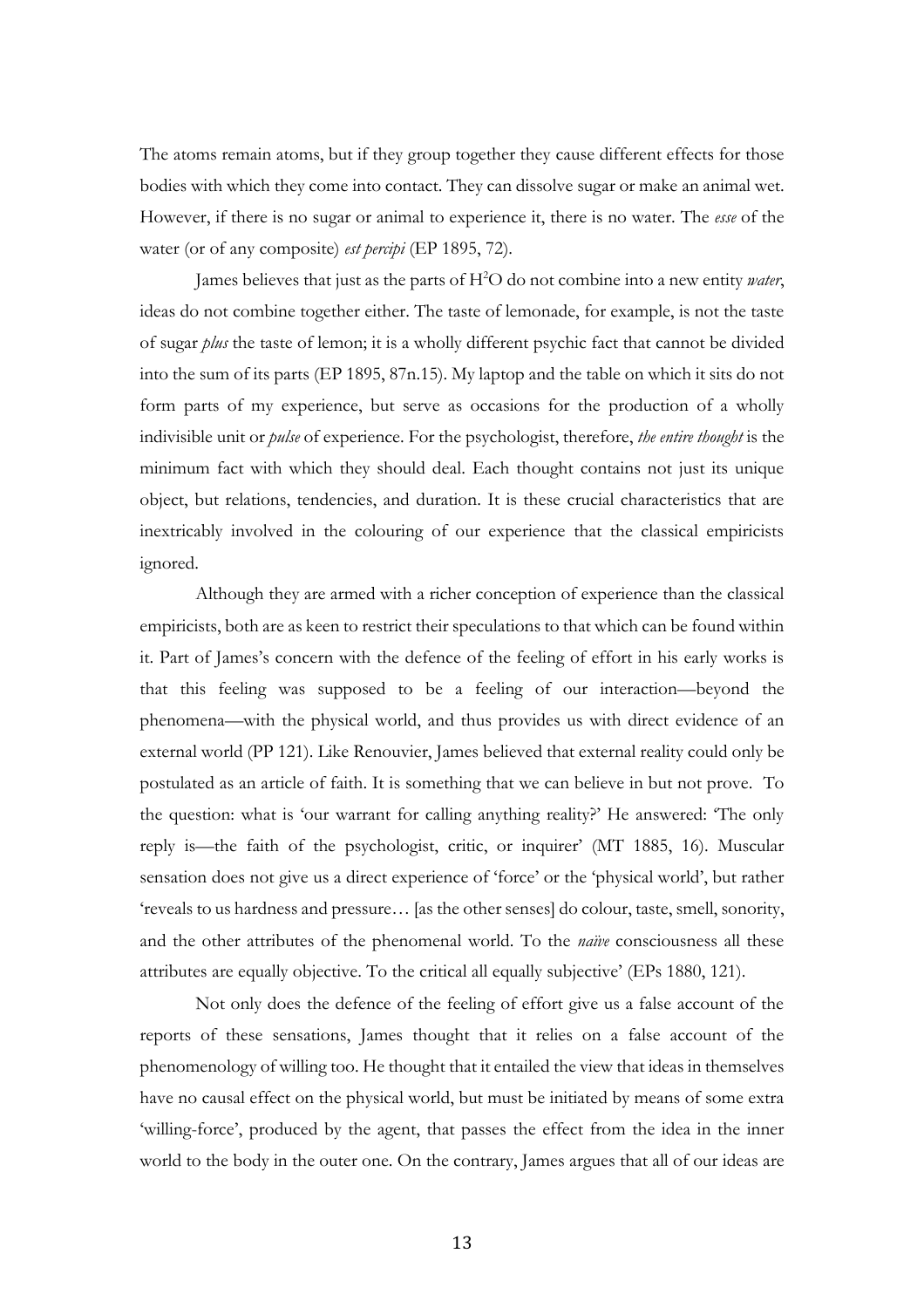'impulsive', and that any representation of a movement will lead to the body moving in that way unless another idea or representation conflicts with it. 'Every pulse of feeling we have', he claims, 'is the *correlate of some neural activity that is already on its way to instigate a movement*'. We do not need to 'will' an idea into action. Unless there is a conflicting idea, action will follow from it successfully (PP 1890, 1134; BC 1892, 367). When we will ourselves out of bed on a cold morning, it is not that we have somehow transmitted enough force into our body so that it is able to emerge from the pleasurable warmth into the pain of the cold day. Rather, it is that we have managed to keep the idea of the cold day out of our mind for long enough so that the ideas of the day's necessities could take precedence:

'A fortunate lapse of consciousness occurs… we fall into some revery connected with the day's life, in the course of which the idea flashes across us, "Hollo! I must lie here no longer"—an idea which at that lucky instant awakens no contradictory or paralyzing suggestions, and consequently produces immediately its appropriate motor effects.'

Once that has happened, we 'suddenly find that we *have* got up' (EPs 1888: 220).

James's conclusion from this phenomenological description is that willing is the ability to maintain our attention on one idea to the exclusion of others. If we want to get up, what we need to do is focus our attention on the idea of the importance of getting out of bed, so as the exclude the alternatives. If we focus our attention on this idea strongly enough, the requisite motor effects will follow. 'The whole drama', he concludes 'is a mental drama' (PP 1168). Willing itself is a process purely accountable in terms of phenomena. What our will, our moral life, 'mental spontaneity', and 'subjective energy' boils down to, therefore, is this ability to sustain the *intellectual effort* necessary to focus on one idea over others. This is what James calls our 'active self' or the 'spiritual Me' (PP 1890, 285; BC 1892 163). Nonetheless, despite accepting that 'there *is* a feeling of mental spontaneity', James also doubts that our introspection of the feeling of intellectual effort provides us with a clear proof of its existence (EPs 1880, 115). He confesses that '[w]henever I try to become sensible of my thinking activity as such, what I catch is some bodily fact, an impression coming from my brow, or head, or throat, or nose' (BC 1892, 300; cf. PP 1890 287-288). The 'feeling' of this intellectual effort is also characterised by the reports of bodily sensations, rather than some form of inner causality. However, unlike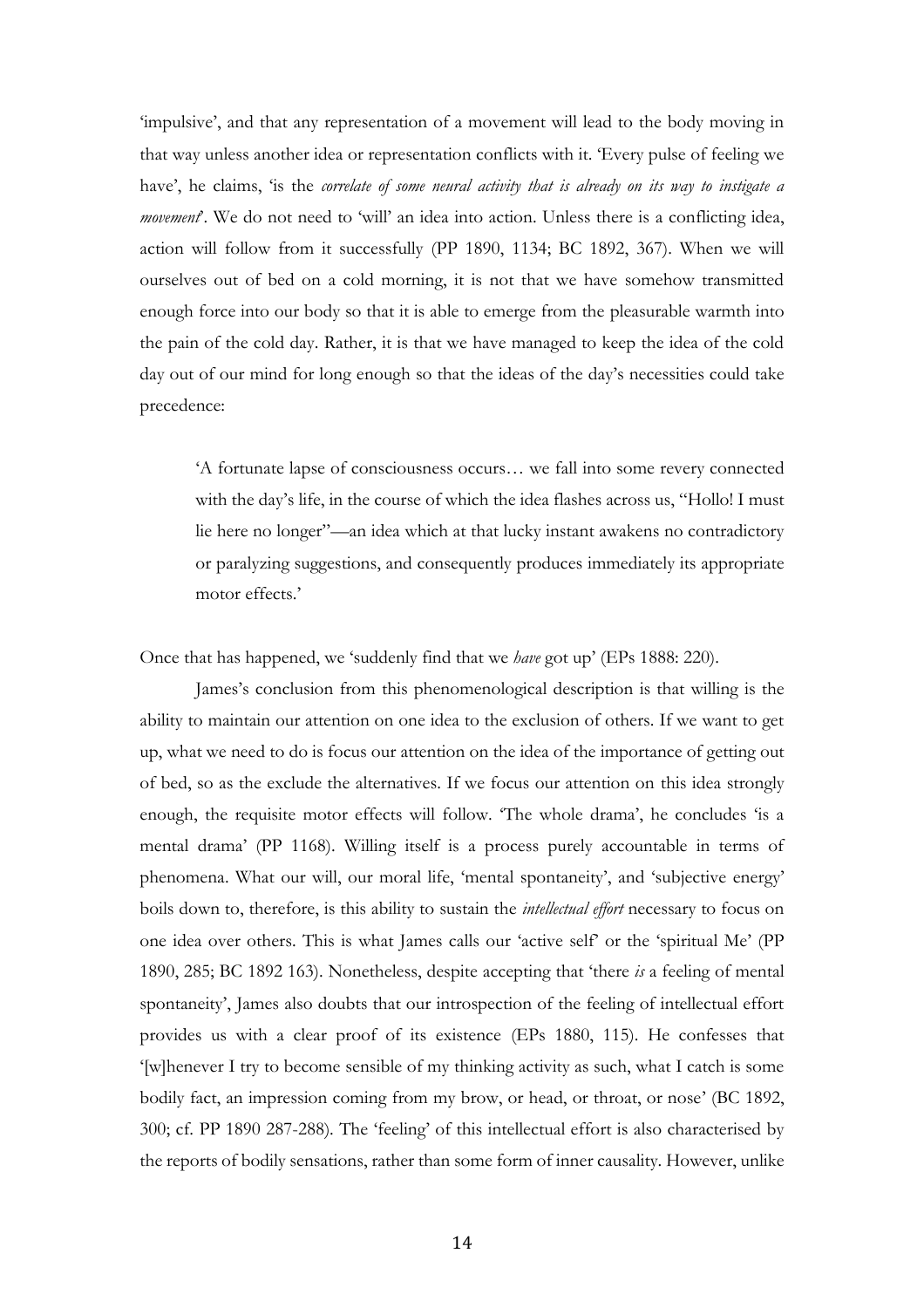the feeling of effort supposed to evidence mind to body causation, he does not think that we would be wrong to *believe in* intellectual effort. Like Renouvier, he thinks that although the willing we feel when we 'strain' to keep our attention on one thing rather than another is not a 'sensibly given fact', as only reports of bodily movements are sensibly given, it is still legitimate to 'postulate' that this is the free activity of our will (BC 1892, 400). This is why he famously says that the 'first act of free-will, in short, would naturally be to believe in free-will' (PP 1890, 948). It is one of the reasons why Renouvier was such a key figure for James. He offered him a way to stick to the phenomena and criticise the philosophers of effort on those grounds, but without, at the same time, having to deny that activity or free will have a role in our mental life.<sup>13</sup>

## §2.2

For Renouvier and James, our consciousness is constituted of a series of 'pulses' (indecomposable unities) of experience that come into consciousness, die away, and are then replaced by another.<sup>14</sup> Furthermore, as stated above, Renouvier (and also James) thought that this was not just true of our experience, but of reality itself. Renouvier argued that 'the world, so far as real, is like an immense pulsation composed of a number (unassignable though at all times determinate) of concerted elementary pulsations of different grades' (ECR, 1893, 441). James referred to this position, using Peirce's terminology, as 'tychism' (the doctrine that there is novelty in the world), but much to Peirce's irritation, it was tychism without synechism (the doctrine that there is continuity in the world).<sup>15</sup> Since James and Renouvier regard each new moment as the *replacement* of the previous one, they cannot hold on to the doctrine of continuity (the past moment does not live on in the present in a metaphysical sense).

So far, James and Renouvier agree. There is, however, a key point on which they disagree. Like Hume, Renouvier believes that we are conscious of the passage from one experiential state to the next, but not the immanent relation between these states.

<sup>13</sup> In this respect, Renouvier stands in sharp contrast to Hippolyte Taine who used the arguments for the denial of the feeling of effort as part of a rejection of activity tout court and the affirmation of a Spinozist universal determinism (see Taine 1870: 479-480). I would like to thank an anonymous referee for bringing this to my attention.

<sup>14</sup> 'Each pulse of cognitive consciousness, each Thought', James writes 'dies away and is replaced by another' (PP1 1890, 322; cf. CWJ XII 1909, 278). 'The stream of C[onsciousness] view assumes… that new fields of C[onsciousness] are punctually forthcoming to replace old ones' (MEN 1906, 109). <sup>15</sup> See CWJ VIII 1897, 243-246 and CWJ X 1903, 180-182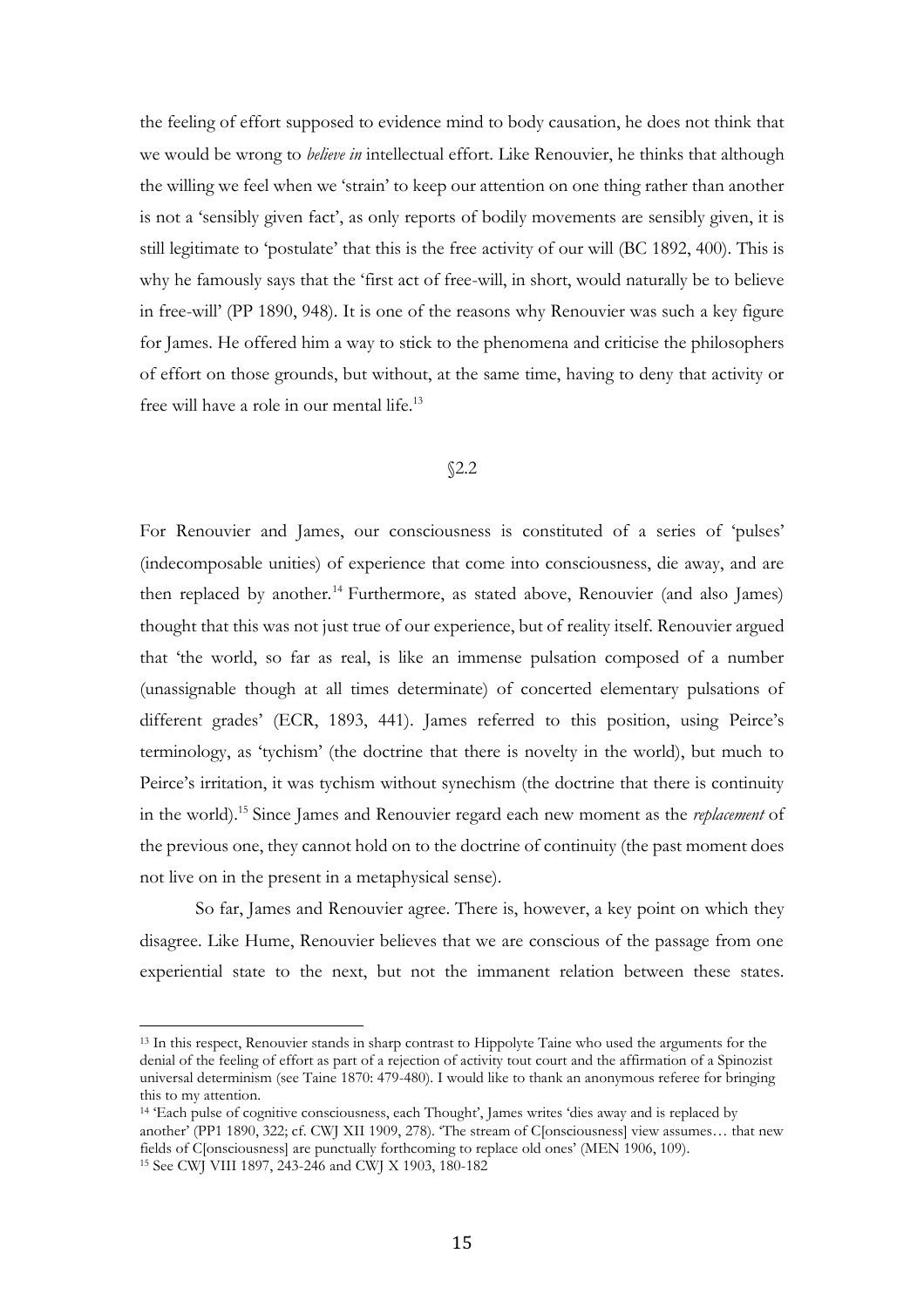Thoughts, or phenomena, move from 'next to next' due to empirically discoverable laws, and not due to any transitive connection between these thoughts. Renouvier argues that we experience external but not internal relations, or using terminology borrowed from James, we experience only disjunctive relations (one state immediately followed by the next) and not conjunctive relations (the transitory relation between the two states). In contrast, James argues that our 'stream of consciousness' is like a 'bird's life' and thus made up of both 'flights' and 'perchings' (PP I 236). The perchings are the resting places in the stream of consciousness, the 'substantive parts' or 'phenomena' recognised by Renouvier. But James argues that we must also admit the existence of the 'flights', the 'transitive parts', or the conjunctive relations between phenomena. After reading 1884 James's defence of such relations (see EPs 142-167), Renouvier objected that such a defence leads to the affirmation of 'the infinite' in psychology. Instead of having a determinate number of finite elements of conscious life, we would have an infinite blob where everything collapses into each other. Renouvier was opposed to the theory of the infinite because he believed that it leads to mysticism and irrationalism (see ECS II 372-376). However, James is opposed to the idea that we can, because of intellectual reasons, deny the existence of something of which we have empirical evidence. Because Renouvier did not stick as strictly to the empirical as James would like, James later accused him of 'scholasticism' (SPP 1911, 85). Empiricism, James argued, should be a doctrine that admits only the data of experience, but, in addition, it must also take care not *to exclude* any data given by experience. When we reflect on our inner experience 'our fields of consciousness seem to run continuously into one another' (MEN 1903-4, 32). And when we reflect on our personal histories we recognise that they are 'processes of change in time, and *the change itself is one of the things immediately experienced*' (ERE 1904, 25). The problem with classical empiricism (and Renouvier's philosophy) is that it ignores this experience of *conjunction*. Radical empiricism is *radical* precisely because it refuses to exclude this crucial datum.

Renouvier's denial of conjunctive relations means, James argues, that ultimately his system turns out to be 'so much dust' (CWJ VII 1892, 351). This is because it is a world of individual parts (discrete elements of phenomena) without a metaphysical glue to put these parts together. James thanked Renouvier's 'masterly advocacy of pluralism' for freeing him from the 'monistic superstition' (SPP 1911, 4 and 85), but just as the monist has to answer the question 'how then do we account for the disjunctive?', i.e., disunity, the pluralist has to answer 'how then do we account for the conjunctive?, i.e., the unity or the *togetherness*. According to James, it is because of the weakness of classical empiricism to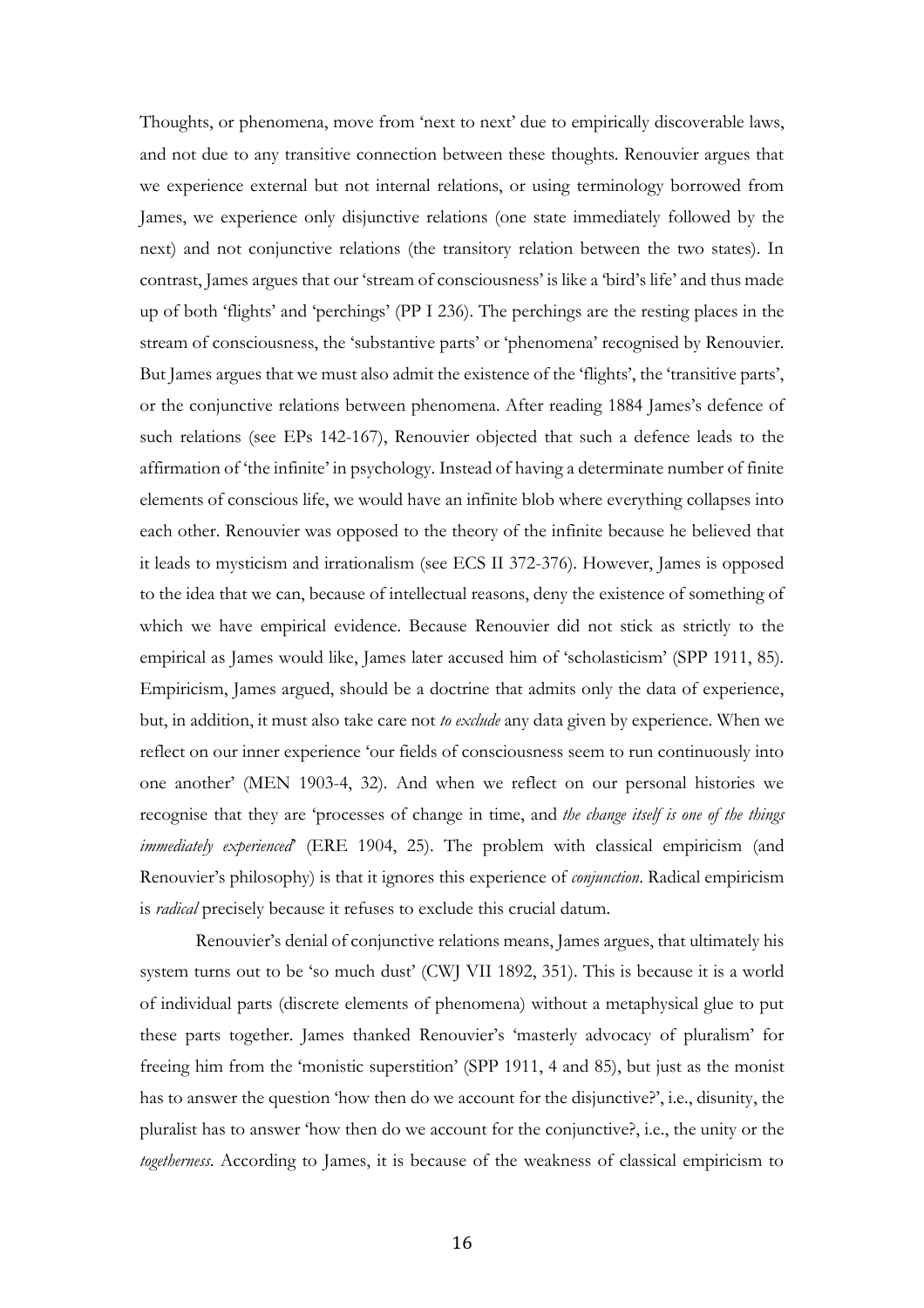account for this unity that Kant introduced the transcendental ego and Hegel introduced the Absolute. These acted as the 'beddings' for the individual but unrelated pieces of the mosaic (the 'perfectly definite elementary mental states' (TT 21)). The strength of radical empiricism is that instead of having to postulate such non-experienceable entities (the Absolute or the transcendental ego) in order to account for the bedding, it is rather 'as if the pieces clung together by their edges, the transitions experienced between them forming their cement' (ERE 1904, 42).

If Renouvier's neo-critical position differs from James's insofar as it recognises, to return to James's bird metaphor, *only perchings* and no flights, we might follow Bergson in saying that the spiritualist position differs from James's because it recognises *only flights* (M 1923, 1418). As Bergson wrote to James, 'I see *places of flight* in the *resting-places* themselves, rendered apparently immobile by the fixed gaze of consciousness' (M 1903, 580: KW 357). However, Čapek (1950) and more recently Girel (2011) have warned against reading James's 'stream of consciousness' view through what they see as Bergson's distorting lens. James's 'resting places' are not supposed to be immobile timeless elements joined together by places of flight, as the passage from Bergson might suggest, but rather they too have a certain duration. The resting places are merely 'periods of comparative rest'. Čapek and Girel are right to emphasise this point. As James himself puts it, the difference is merely in the 'rate of change'. When the rate is slow 'we are aware of the object of our thought in a comparatively restful and stable way', but when it is rapid 'we are aware of a passage, a relation, a transition *from* it, or *between* it and something else' (PP1 1890, 236; cf. 573). Indeed, in James's chapter on the perception of time, he tells us that the minimum block of conscious experience is always a 'duration-block', a unit of duration that is usually a few seconds  $\log^{16}$  (PP I 1890, 570-576)<sup>17</sup>. However, after correctly stressing the mobile nature of James's resting places, both Čapek and Girel underemphasise the real difference that there is between James and Bergson. On the one hand, Čapek claims that when we understand the resting-places as themselves 'in flight', Bergson also defends the existence of both. He tells us that for Bergson duration is 'a droplike succession of temporal wholes' (1950: 336). Bergson, therefore, is much more Jamesean, than he suggests. Girel, on the other, makes James more Bergsonian than Bergson suggests. For Girel's James the

<sup>16</sup> In fact, on at least one occasion, James suggests that it is the 'purely transitive' flights that occupy 'no time' (MEN 1905, 70).

<sup>17</sup> (cf. PBC 245-246)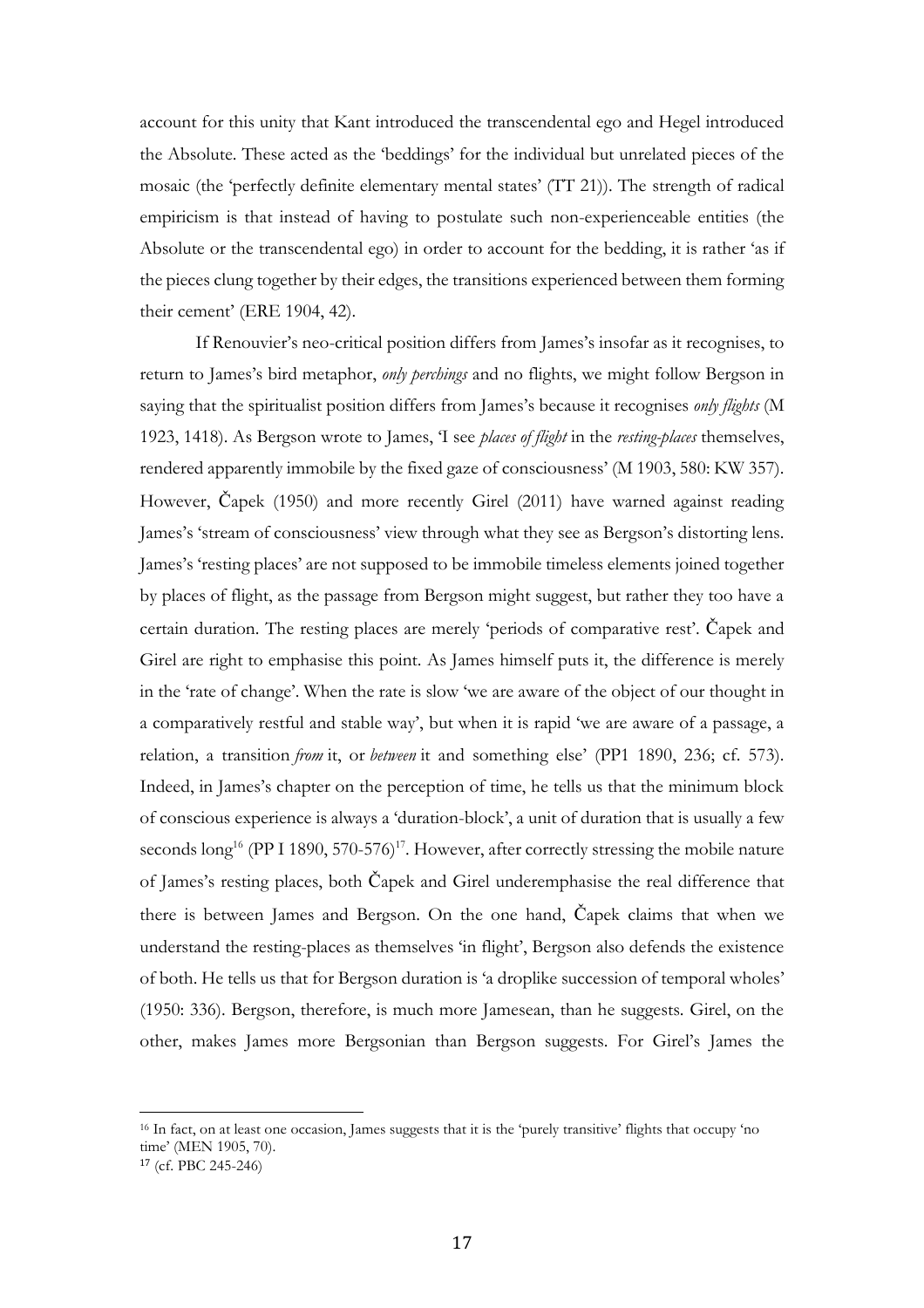'current' of the stream of thought—the flight—is the primary reality, and the substantive parts—the resting places—are such only by means of abstraction.

The truth, however, is that Bergson's rejection of 'resting-places' does point to an important distinction between James's and the spiritualist understanding of experience. It is also a difference that follows from the kind of introspective methodology used by James, on the one hand, and the spiritualists, on the other. To claim that Bergson sees duration as a 'droplike succession of temporal wholes' is to undermine the radical nature of his views. Bergson's duration is a pure continuous flux without breaks. Sure, when we reflect on time we cannot help but *think* of it except in terms of temporal wholes, but, as Bergson proclaims, 'we do not *think* real time. But we *live* it' (CE 53). When we 'live through' real time, we experience it as pure becoming. This is not a time that could in any real sense be broken up into 'beads' that are somehow measurable in clock-time. Crucially, for Bergson, it is the pure flux of duration that is *absolute* reality, while the temporal wholes are mere, albeit practically useful, abstractions. In James's philosophy, in contrast, clock-measurable 'duration blocks' are the *really real*. Blocks that are certainly joined together seamlessly, but there is no suspicion that these duration blocks—the *relative* resting places—are in any sense *less real* than the flights.

The methodological distinction between James and Bergson is that James does not discuss 'intuiting' real lived time. For the James of the 1890 *Principles of Psychology* 'the law of time's *discrete flow*' is the 'composition out of units of duration' (PP I 1890, 585). Bergson, following Biran, has moved from the perspective of experience as a noun to experience in the active voice, experience not as *presented to* but as *lived through*. Any 'psychical state', he writes 'can only be separated and constituted into a 'state' by an effort of abstraction or of analysis'. (IM 31) States are the 'already-made', but intuition, by turning us away from the faculty of 'seeing' towards the faculty of 'willing', enables us to focus on the 'being made' (CE 238; 259). Biran's influence is clear: we are turning away from the evidence of the 'external senses', and focusing on inner sense, because it is via inner sense that we can understand our experience as an activity, as a verb in the active voice, as 'continual flux'.<sup>18</sup> In this continual flux, we do not experience one discrete moment pass by and which is then replaced by another, although this is how we must understand it when we reflect upon it, but a pure continuity where every moment extends into every other. James, before 1908, hasn't made the requisite methodological shift to understand experience in this way. James is still answering the question 'what do we get when we try to observe *an* experience?'

<sup>18</sup> On the relationship between Bergson and Biran, see Bergson (1922), Janicaud (1997), and Lefève (2003)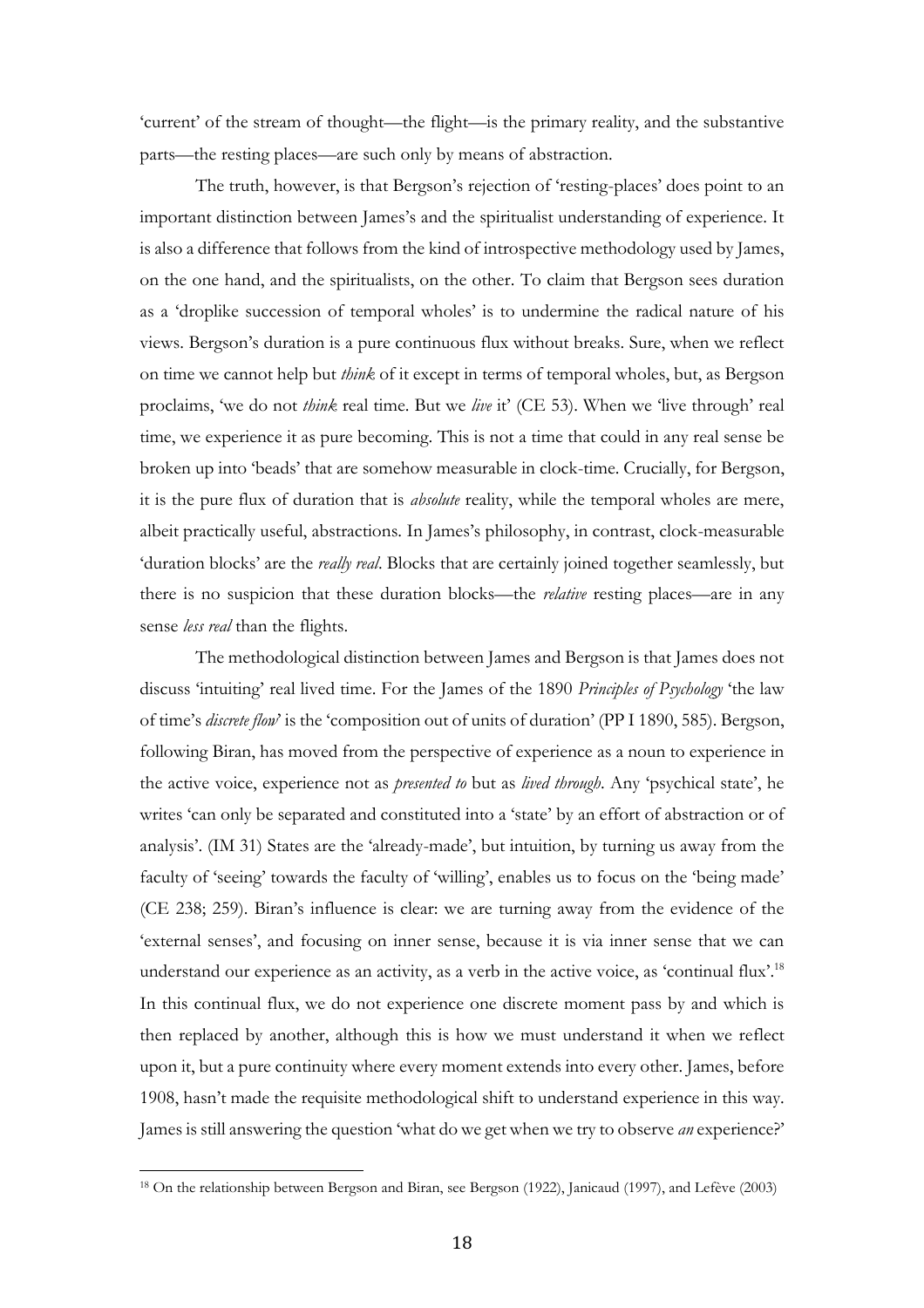This is evident in the fact that he is still thinking of experiences as *units*. Bergson would agree that he has got the right answer to *that* question, but insist that James is asking the *wrong* question.

One might base an objection to my claim on James's understanding of 'pure experience'. Prima facie there are parallels between duration, on the one hand, and what James calls 'pure experience', on the other. In brief, 'pure experience' is the primary matter out of which all else is formed; '[t]here is no stuff but pure experience-stuff' (ERE 1904, 31). Unlike *actual* experience, pure experience is neither conscious nor material but potentially or dispositionally either (MEN 1903-4, 26-7), and becomes one or the other (or both) by means of its relations to other pure experiences. Pure experience is also only experienceable in states where our conceptual categories are not readily available to cast it within their net. He tells us that 'new-born babies, or men in semicoma from sleep, drugs, illnesses…' may have a 'pure experience' because they are having an experience without a definite *what*. (In other words, they are having an experience that has not been captured conceptually). Whatever this somewhat mysterious 'pure experience' stuff is, it seems to exist at the future fringe of our present experience, and is moulded into its consequent conceptual form by means of its relations with antecedent experiences.

There is a major difference between these two doctrines, however. For Bergson, in the intuition of duration, we access reality in an absolute sense. Intuition reveals to us a reality that is *prior to* the reality of perceptual experience insofar as the latter cuts up and abstracts from this fecund basis. Duration is reality as it really is and from which we make practically necessary abstractions; it is where the action *really* is. However, pure experience just does not have this relevance for James. In a revealing note written circa 1905 on James's copy of Bergson's *Essai sur les données immédiates de la conscience*, James wrote 'I, in my way of dealing with pure experience, should say that the pure bits of durée [duration, but for James, *pure experience*]… are *germs* and that the developed 'objects' which they change into, including among these the notion of a time succession of all things, even of themselves, are *truer* and supersede them'.<sup>19</sup>The point James is making here is that his 'pure experiences', the pure bits of duration, are not what is most important to him. The important elements are in fact what these 'pure bits' develop into. The final developed thoughts are not 'less true'; rather, more so. A pure experience is only the germ of reality, not reality itself. This is the polar opposite view to Bergson's (and to James's later one).

<sup>19</sup> Ref WJ 607.75 at the Houghton library, Harvard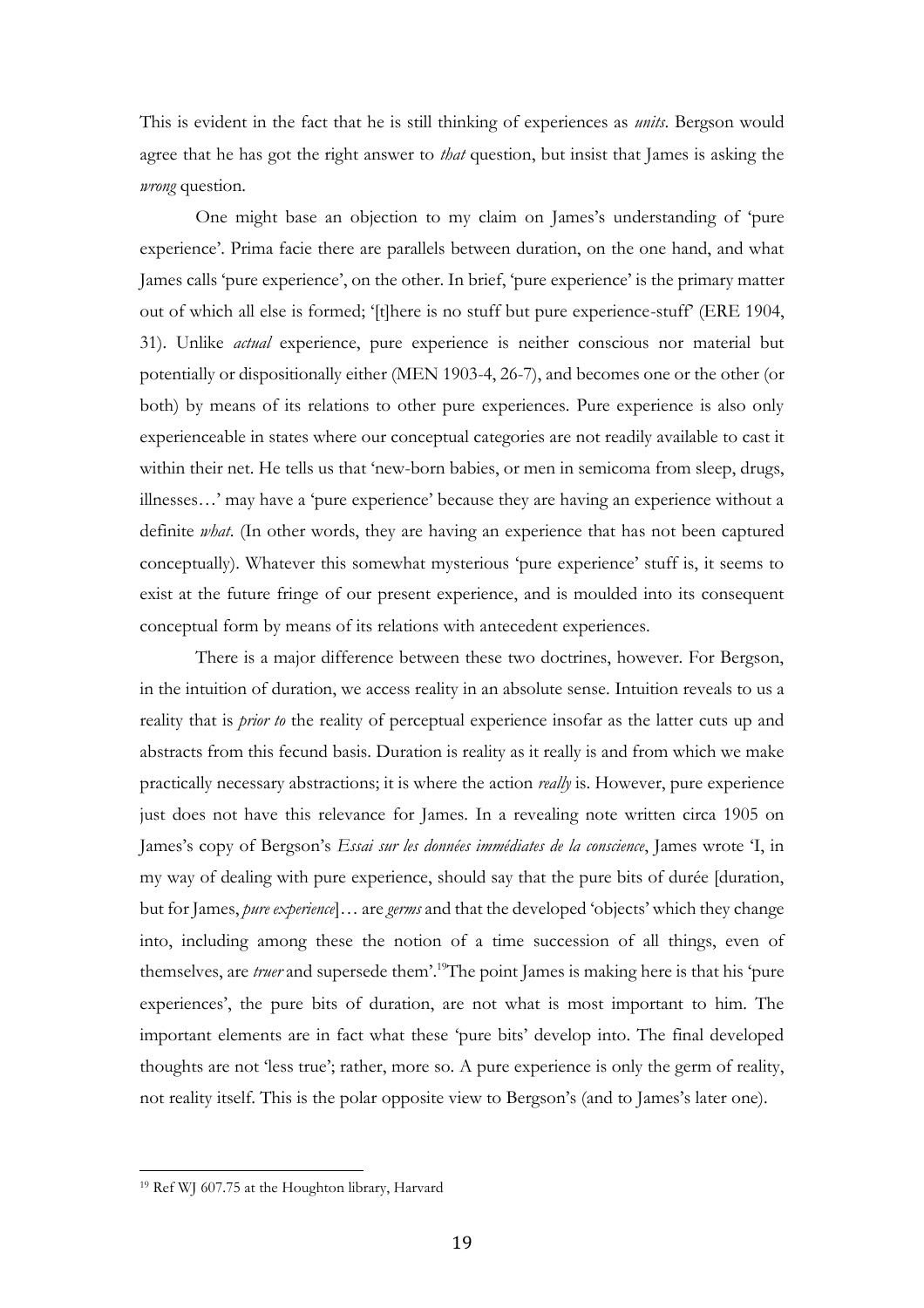#### 3. THE EXPERIENCE OF ACTIVITY

In 1904, James returned to the problem of the feeling of effort for his president's address to the American Psychological Association (ERE 1905: 17-96). There he claims that despite the important work done by philosopher-psychologists, such as Bergson, G.F. Stout, and James Ward—thinkers whose work on activity he will explicitly align himself with after 1907 (see SPP 1911, 110)—his sympathies are still with Renouvier (ERE 1905n.10). For the empiricist, radical or not, our experience of activity can do no more than '*record* the fact that the strain is sustained' (ERE 1905, 87). What we call 'activity' is what he calls a 'conjunctive' or 'synthetic' object, a relation 'experienced between bits of experience already made'. It is a kind of remembrance of a succession of thoughts; only the 'superficial sign' of the activity *felt*'. Therefore, it can tell us nothing of the source of this activity. What we feel to be activity is in fact the record of this succession having taken place, not the feeling of ourselves putting it into action (ERE 1905, 88).<sup>20</sup>

One thing that is clear in the presidential address is that James remains wedded to a false dichotomy: either (i) stick to empiricism and thus to what is revealed in *an* experience; or, (ii) defend a metaphysical active force beyond the phenomena and thus gives up on one's empiricist credentials altogether. However, sometime in 1906-7, James realises that there is a third option and finally decides that he had been wrong about the experience of activity. We have already addressed one reason why he might come to realise this: he treated the arguments for this kind of experience unfairly. However, we also need

<sup>20</sup> A referee has asked me: if 'The Experience of Activity' expresses the same view as James held in 'The Feeling of Effort' and the *Principles*, then why does he include the work as an appendix to the postconversion *A Pluralistic Universe*?' This is a very good question. I think that the answer to this is that although the position on whether or not the experience of mind to body activity is simply a record of bodily activity is crucial to this present discussion, it forms a relatively minor part of the presidential address. James's main aim is analytical and pragmatist. He shows just how many types of question are involved in understanding the experience of activity, sketches a way to think about whether or not one is the true cause of an action in terms of the pragmatic method, and suggests that further speculation on activity might lead to a panpsychist view of the world. All of this is presented in a fairly inconclusive way. Even when James investigates what the pragmatic consequences might be for where we locate the experience of activity, none of the options he considers (that the true actor is the absolute, competing ideas, or nerve cells), are the one that should truly be of interest to him: that *I* am the true actor. He highlights how different the pragmatic results might be, and thus the importance of the investigation, but concludes that 'I cannot even hint at any solution of the pragmatic issue' (ERE 1905, 91). Nonetheless, all of this preparatory work remains very useful for thinking about these issues, even when James changed his mind on the issue under the microscope in this current article. A further reason why he might not felt the need to alter the text is that he is clear in the *A Pluralistic Universe* lectures themselves that he has undergone a conversion since the time of the article's original publication (see PU 94, 107, and 116-119).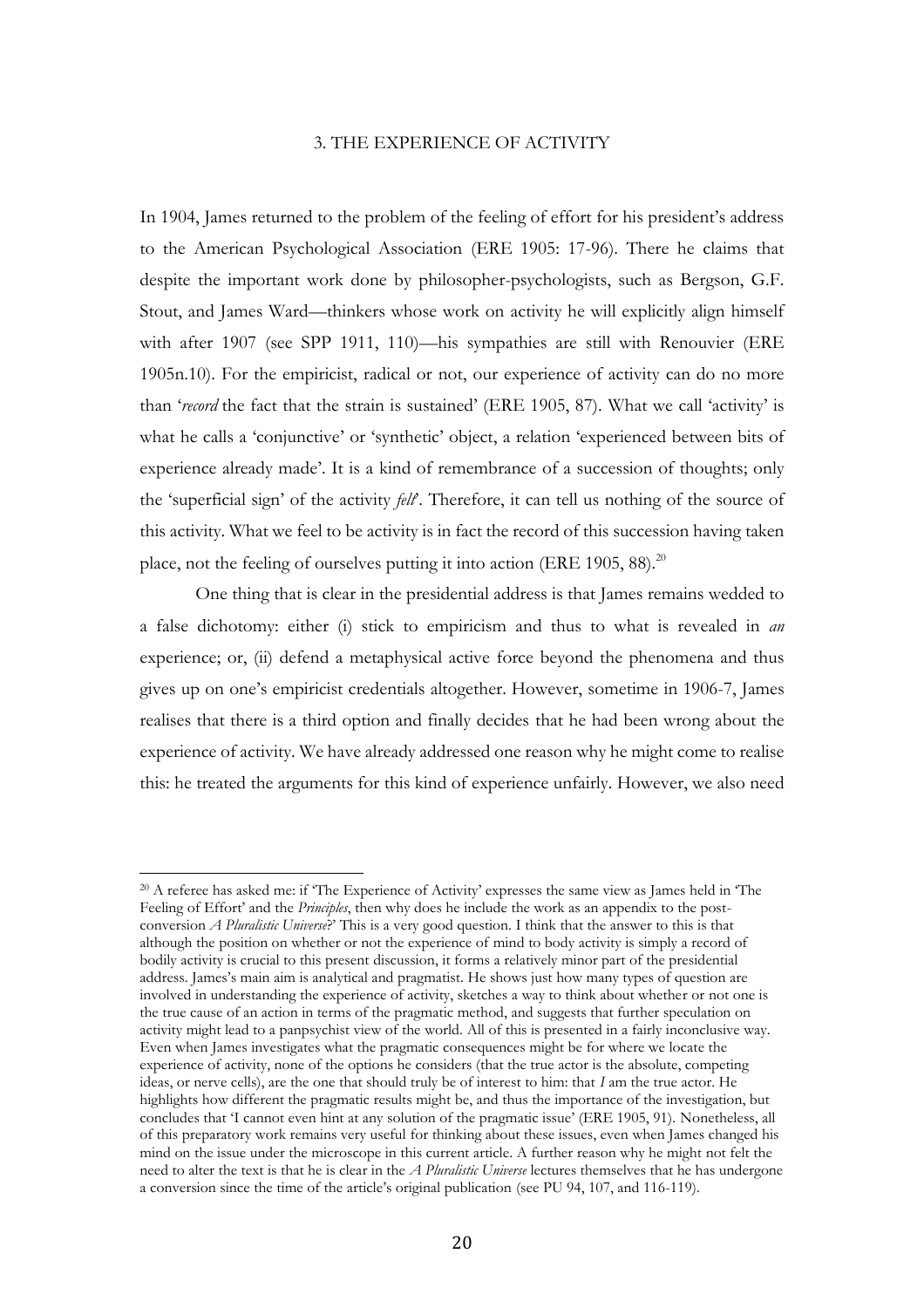to understand why he was motivated to reopen his investigation into this problem and to consider these arguments anew.

We can find the reason in a notebook that James kept between 1905 and 1908 now known as the 'Miller-Bode Objections' (MEN 63-130).<sup>21</sup> In this notebook, James wrestles with the problem of 'how two minds can know the same thing'. Dickinson Sergeant Miller and Boyd Henry Bode (1905) had objected to James that this question could not be answered by his 'radical empiricist' conception of experience. Bode wrote that radical empiricism 'does not account for our awareness of a world beyond our individual experience; and it also fails to show how there can be a world that is common to a multiplicity of individuals' (1905: 133). Why so? The reason why it fails to account for how we can be aware of a world beyond our experience follows from James's mereological nihilism. The merelological nihilism underlying James's radical empiricism means that it must implicitly hold that the composite objects that we experience are not, strictly speaking, out there in the world itself. So when I perceive a pen on a table, this perception of the pen is not a duplicate or representation of the pen outside of me; *it is the pen*. James maintains that 'object and subject fuse in the fact of 'presentation; or sense-perception the pen and hand which I now see writing, for example, *are the physical realities* which those words designate.' (MT 1905, 73 my italics). There is no pen outside of me, just 'molecules and what not' (MEN 1906, 106). These molecules in no way form parts of the perception. They cannot because if the pen were truly *a* pen outside of me, and at the same time its constituent molecules, it would mean that the pen was 'one' *and also* 'many'. Something, as we have seen, that James takes to be logically contradictory. Consequently, 'knowledge of the percept is not the *effect* of the object it *is* the object' (MEN 1906, 108). However, if the *esse* of this pen is its *percipi by me*, how can I say that I have any knowledge of that which is not *percipi by me*?

Ultimately, James was less concerned by this problem than he was by the second: how there can be a world that is common to a multiplicity of individuals? This is because he believed that any adequate philosophy must be able to account for the 'togetherness of things'. A world in which it is impossible for any two people to know the same thing is clearly not a world of 'togetherness'. The problem is that such togetherness seems prohibited due to James's rejection of the composition of consciousness. As James writes in the notebook:

<sup>21</sup> First so-called by Perry (1935: 750-762).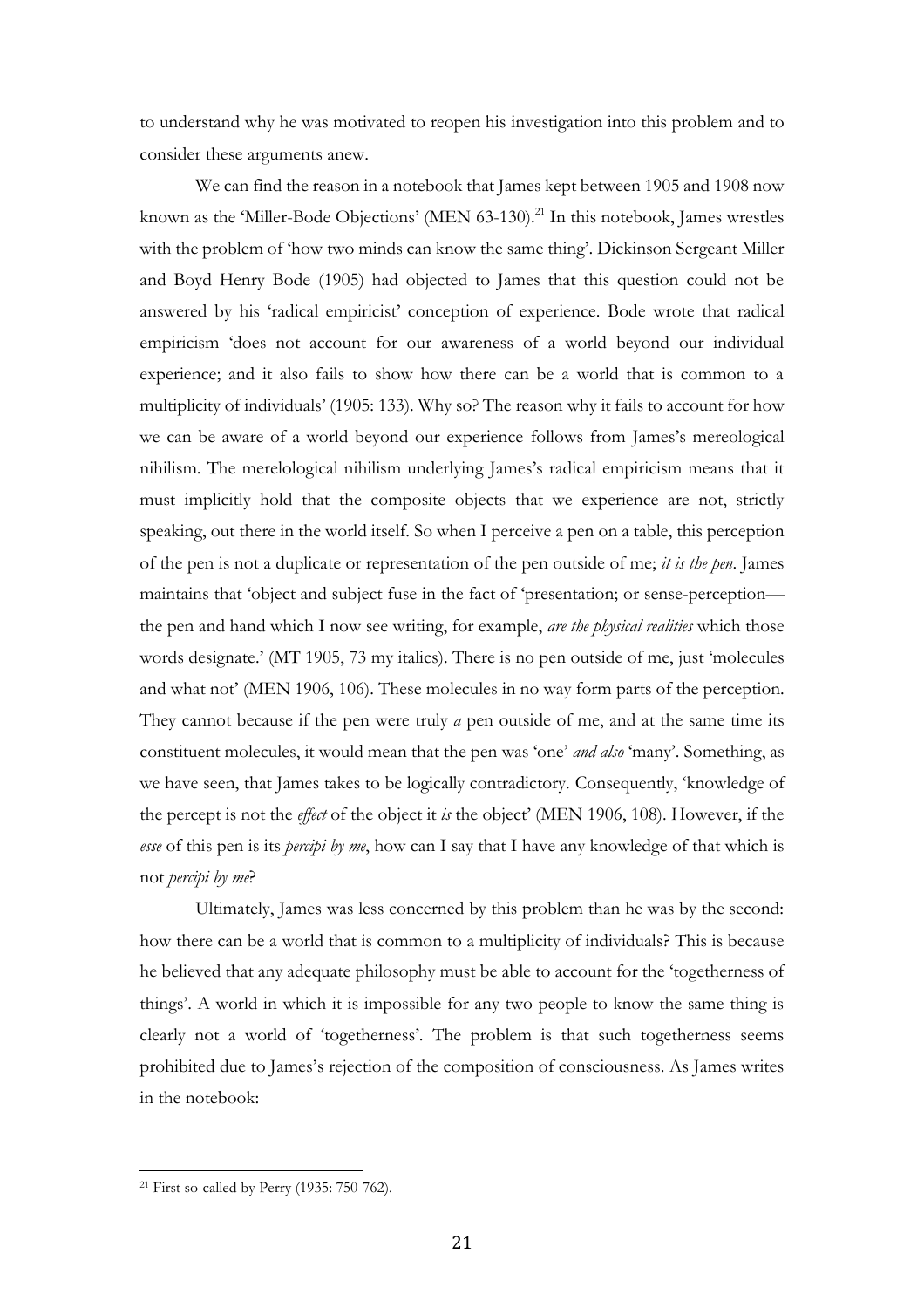In my psychology I contended that each field of consciousness is entitatively a unit, and that its parts are only different cognitive relations which it may possess with different contexts. (MEN 1905, 65)

But how can two minds know the same thing unless 'an identical part can help to *constitute*  two fields'?

Bode & Miller both pick up the contradiction. The fields are not then entitative units. They are decomposable into "parts", one of which at least is common to both, and my whole tirade against "composition" in the psychology is belied by my own subsequent doctrine! (MEN 1905, 65)

If, as is the case according to James's radical empiricism, our knowledge of the pen *is* the pen, and the pen that I perceive is not in any way 'composed' of parts outside of my perception of the pen, then two people cannot see the 'same' pen. For the pen that I see will be the pen that I see *in virtue of* being the pen that *I* see. Its *esse* is its being perceived *by me*. In contrast, the pen that you see will be the pen that you see *in virtue of* it being the pen that *you* see. Its *esse*, in contrast, is its being perceived *by you*. Since *my* pen and *your* pen contain no common parts, (they are not *composed* of molecules and what not), the different percipients result in different *esses*. Therefore, they are *different* pens: 'pen co-my mind can't be the same as pen co-your-mind' (MEN 1906, 101).

On September  $12<sup>th</sup> 1906$ , he started to wonder whether the whole problem might be due to the very acceptance of the terms of intellectualism. The problem that Miller and Bode impose on him may in fact result from the fact that he is using 'logical and statical categories' for 'what is really a living and dynamic situation'. 'Didn't I', he asks,

stick to "pen," "me," & "you," and the relations "co" and "ex," in a purely static manner? Did n't I leave them as so much flat "content," immediately given, and, as such, fixed for the time being? (MEN 1906, 104)

In this notebook entry, James is beginning to become critically aware of the introspective methodology he is using—one that analyses experiences strictly as they are *presented to us* and of its limitations. He notes that in his radical empiricist philosophy, he has not just been treating the experiences themselves *as nouns*, but also the *relations* themselves: 'the conjunctive relations, as I have talked of them so far, are *inactive*' (MEN 104). This means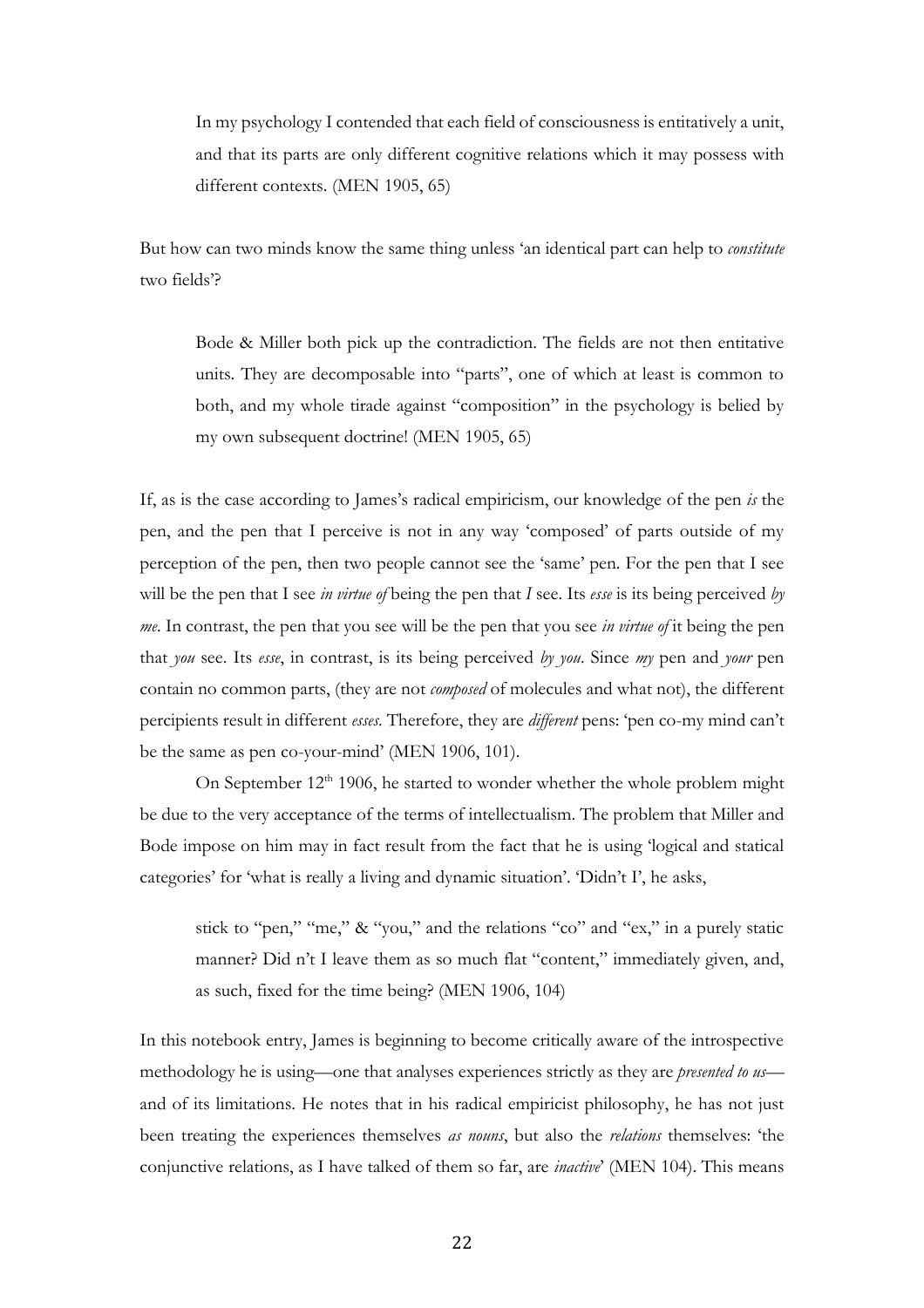that radical empiricism had ignored the processes by which the experiences themselves 'come to pass' (MEN 105). He realises that he had been limiting himself to showing *that* certain experiential facts exist, but ignoring the causal processes through which they come to exist in the first place (MEN 106).

The obstruction in the way of focusing on these causal processes is James's longheld belief that *we do not experience our own activity*. However, as we have seen, the obstruction in the way of recognising that we experience activity is his methodology for analysing experience. The recognition of causal forces thus requires that he take on a new philosophical methodology. And this is exactly what he realises. The solution will arise, James says, if will treat the elements of the problem from 'the dynamic point of view' (MEN 106):

Would n't [*sic*] the remedy lie in making activity a part of the content itself, reintroducing agents, but not leaving them behind the scenes? Vivify the mechanism of change! Make certain parts of *experience* do work on other parts! Since work gets undeniably done, and "we" feel as if "we" were doing bits of it, why, for Heaven's sake, throw away that *naïf* impression, and banish all the agency and machinery into the region of the unknowable, leaving the foreground filled with nothing but inactive contents?

Why does this help? By February 1908, James had worked the answer out. If the problem is set out in terms of a 'static' logic – that is in terms of the 'static' singular experiences we find if we analyse experience *as a noun* – then, *I* can only perceive *my pen*, and *you* only *your pen*. However, if we understand reality in a dynamic sense, even the 'instantaneous constitution of reality' will be active and changing. The solution is to be found, James told his audience later that year during the *Pluralistic Universe* lectures, if you 'place yourself at a bound, or *d'emblée*, as M. Bergson says, inside of the living, moving active thickness of the real'; if you 'place yourself at the point of view of the thing's interior *doing'* (PU 1909, 116- 117). Here James is clear that we must analyse *experience as a verb*, that is as *lived through* not *presented to*. This is because from this point of view we will recognise that the '*my pen'* that *I*  perceive is not one self-same logical bit of stuff but a dynamic changing process. This means that: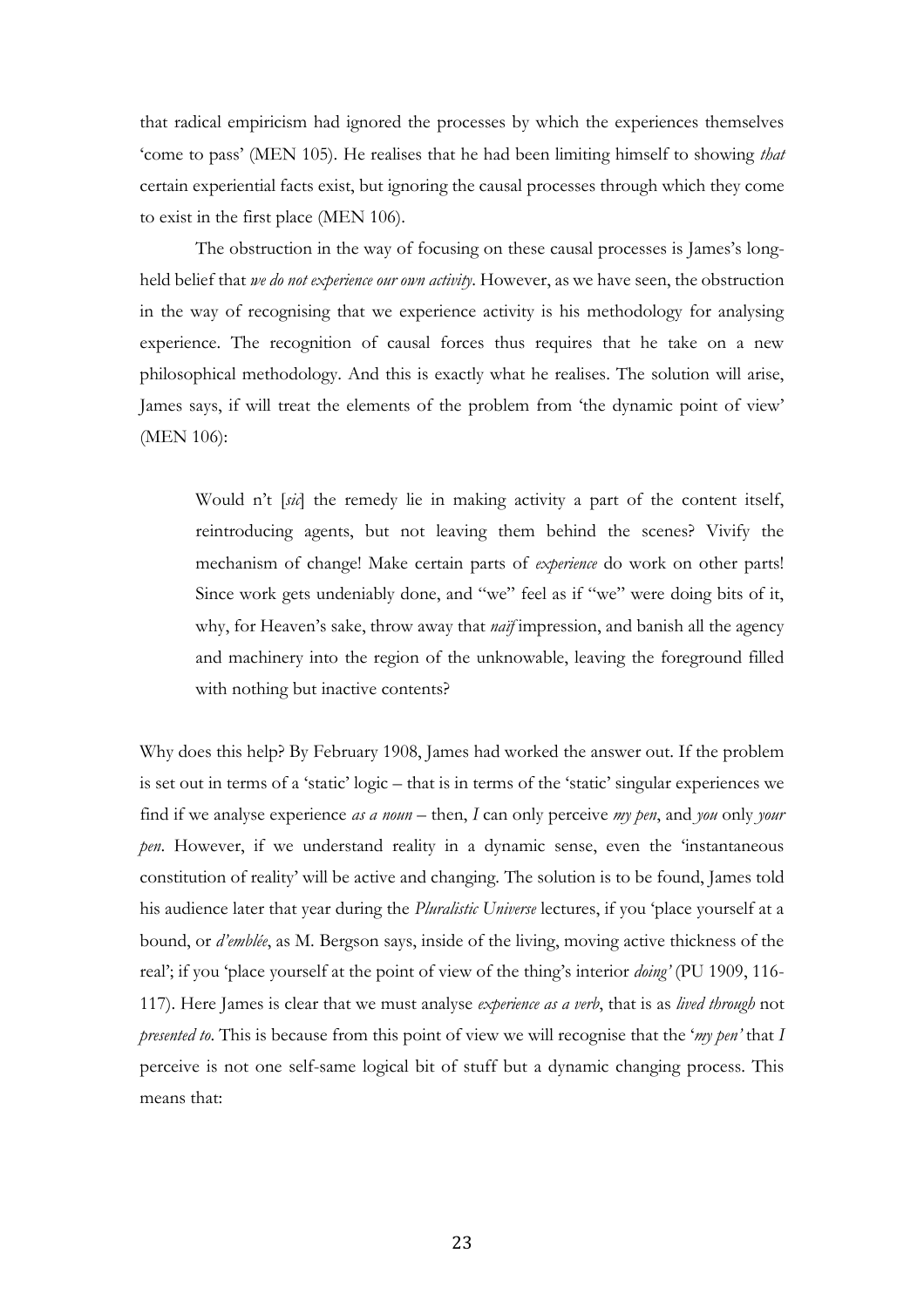when you say it is anything, it obliges you also to say not only that it is more and other than that thing, but that it *is not* that thing, both the is and the *is not* implying at bottom only that our grammatical forms, condemned as they are to staticality and alternation, are inadequate, if we use them as literal substitutes for reality. (MEN 1908, 123)

What we perceive is not a static identical subject, but rather, as Bergson argues, a 'manyness-in-oneness'. 'At bottom', James writes, we must consider 'the constitution of being as activity, neither stark sameness nor stark otherness' (MEN 1908, 129). An active being is a being that becomes what it is not but at the same time remains what it is. As Biran claimed, activity *grows and increases*. However, if we have a direct experience of something being what it is and what it is not (without stopping to be what it is), and James—now convinced by the French spiritualists' analysis of experience—believes we do, then it is intellectualism that is at fault and which must be rejected. Life, for James, has priority over logic. Previously, our pen was not only a different pen as perceived by me and as perceived by you—it had a different *esse* in each case, dependent as the *esse* is on *percipi*—but also a different pen at every moment. If things cannot compose then this means that the new pen cannot really endure into the next moment, because then the pen at  $t^2$  would include pen at  $t^1$  as a composite part. However, our experience of activity shows that there is continuation from one moment to the next—we do not have the emergence of the radically new at every moment, rather the past *lives on* into the present. Even if *logically* we cannot define an individual without paradox, through such an experience we can understand it by 'awakening sympathy' with it. An individual is what James calls an active continuum, and we can understand what active continua are like, because we are active continua and we know this through intuition. For example, as I life a weight in the air, I become what I was not, but I do this without ceasing to be what I was; through the lifting of the weight, I feel my past persisting into the present through the growth of the feeling of activity. In the same way the pen that exists at  $t^2$  might be something that the pen existing at  $t^1$  was not (for a start, pen at  $t^1$  did not exist at  $t^2$ , yet), but at the same time as being something new, it remains the pen that existed at  $t^1$ . Thus, to sum up', James writes:

mental facts *can*… compound themselves, if you take them concretely and livingly, as possessed of various functions. They can count variously, figure in different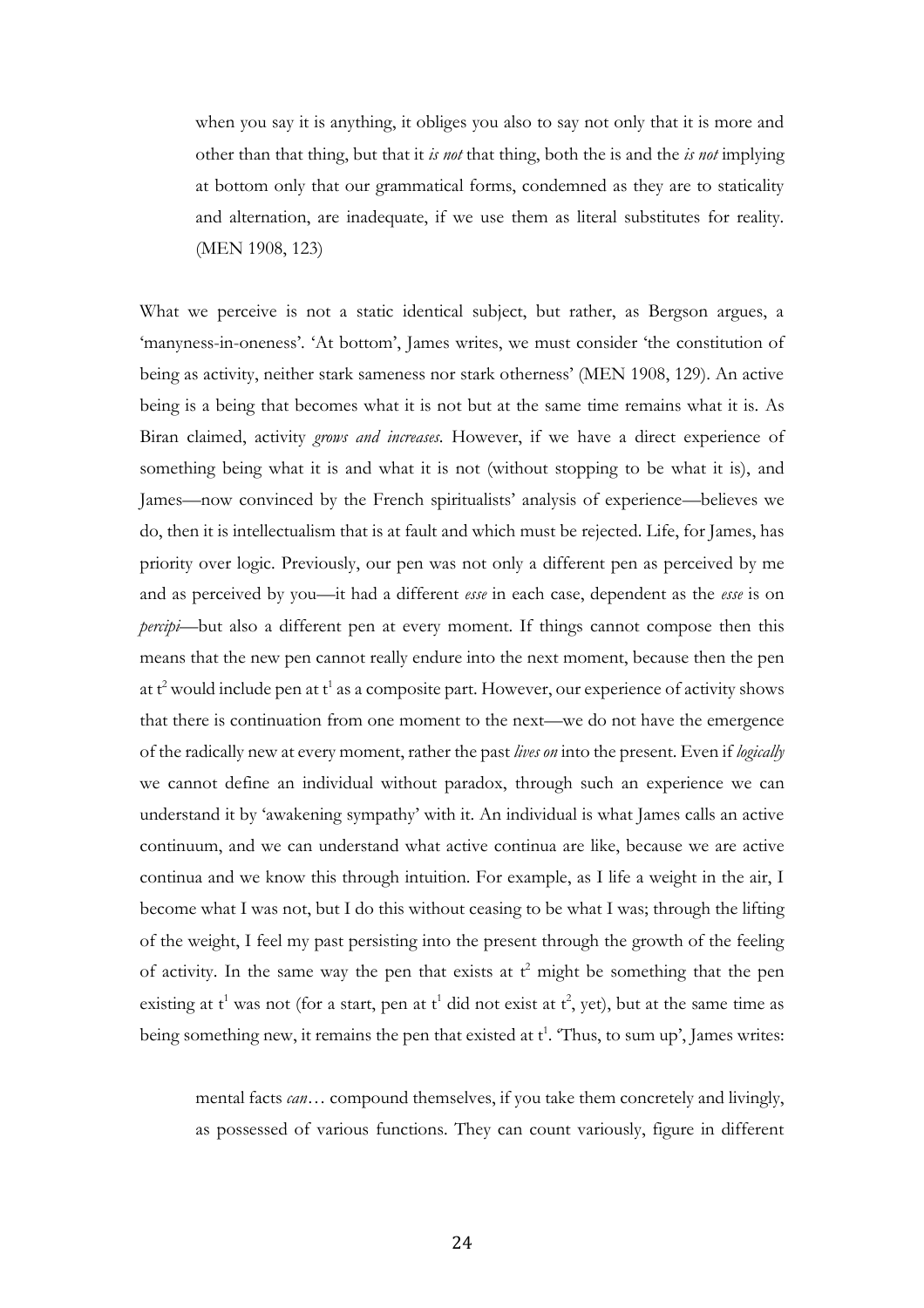constellations, without ceasing to be "themselves"—understanding by a self not a stark same nor a stark other.' (MEN 1908, 129)

James's metaphysical position, therefore, has changed fundamentally. As I stated in §2, James called his radical empiricist metaphysics 'tychism' (the doctrine of real novelty), but tychism *without* 'synechism' (the doctrine of continuity). However, now James has recognized, as Peirce had been trying to convince him for years, that synechism cannot be given up. As James wrote to Bergson in 1907:

whereas I have hitherto found no better way of defending tychism than by affirming the spontaneous addition of *discrete* elements of being (or their subtraction), thereby playing the game with intellectualist weapons, you set things straight at a single stroke by your fundamental conception of the continuously creative nature of reality. (CWJ XI 377)

Previously, James's philosophy was a philosophy of the present moment (albeit a moment that had its own duration). However, after this conversion, his universe is really growing (SPP 1911, 29 &108). By this he means that the amount of *being* in the world is really increasing. He admits that how this could be the case is a problem that is one of the 'darkest in all philosophy' (SPP 1911, 30), but this is, nonetheless, what intuition shows to be the case. Perception, he says in the 1911 *Some Problems of Philosophy*, just as he did in the 1890 *Principles of Psychology*, 'changes pulsewise', but—and here is where the latter text differs from the former—'the pulses continue each other and *melt their bounds*' (SPP 1911, 32 *my italics*). The 'pulses' of experience no longer *replace* each other, but now *melt into each other*.

There is, however, more to the change of his understanding of experience than this. Insofar as James is now able to analyse experience as a verb and not a noun, he recognizes, as Biran did before him, that the feeling of activity is a feeling of our causal interaction *with the world.* Previously, James's theory of experience was always one step removed from the world: we perceived *our* pen, but beyond this perceived pen exist only molecules or mind-stuff. This presented him with some serious problems. If the *in itself* of the pen is not in any sense part of my experience or your experience, then how can we be said to know the pen? However, he now argues that our 'concrete perception of causality' or our 'feeling of activity' is revealed to us in what we 'live through' (SPP 1911, 106). What we 'live through' are the feelings of will and triumph, of 'obstruction, striving, strain or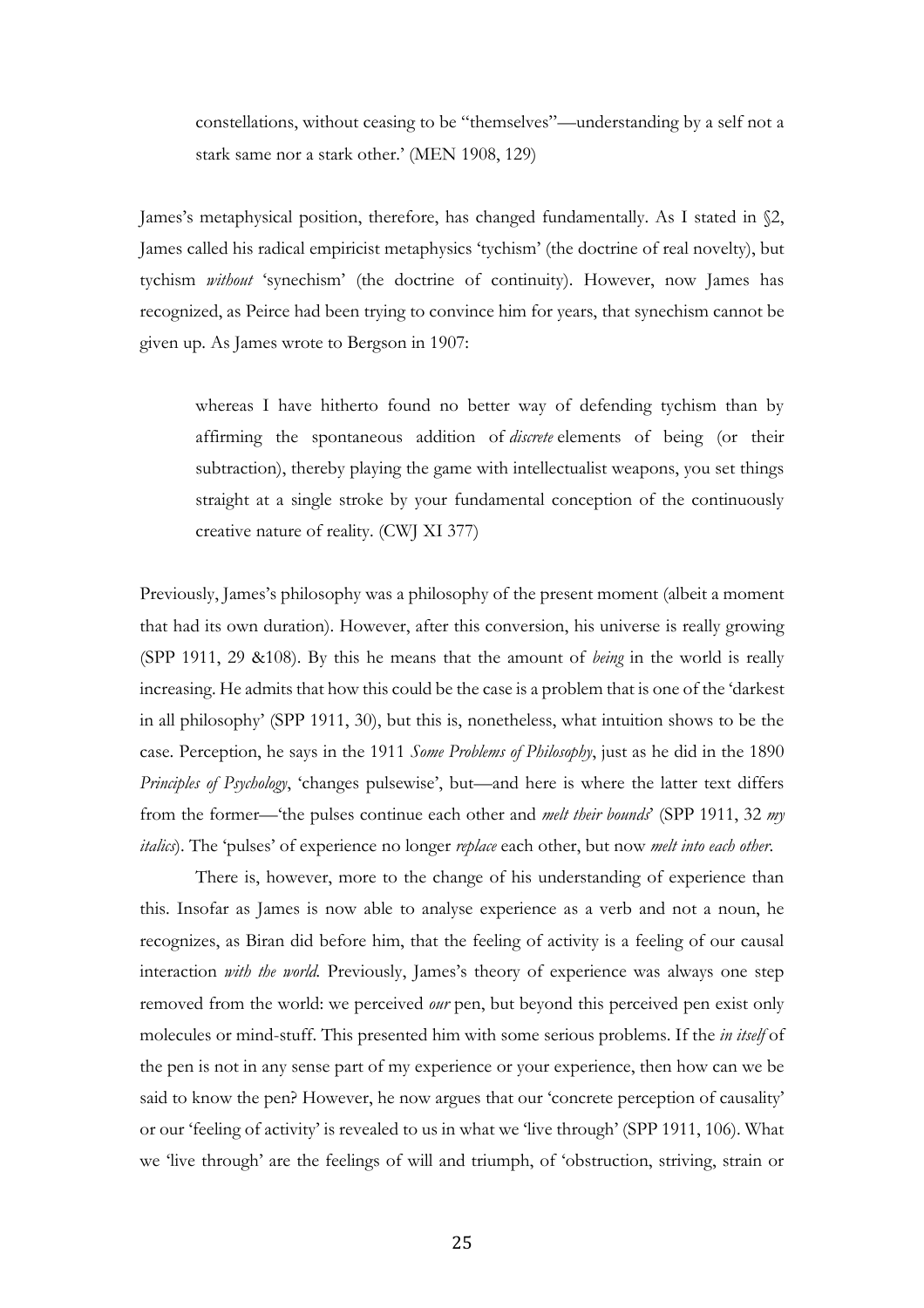release. They are what he now calls the 'ultimate *qualia*… of the life give us to be known' (SPP 1911, 107). Experience *is* activity, and activity requires *passivity,* i.e. it requires interaction with another. It requires the real interaction between mind and world. This is why he tells us that '[t]he concept 'reality', which we restore to immediate perception, is no new conceptual creation, but a kind of practical relation to our Will, *perceptively experienced*' (SPP 1911, 60). In sum, reality is not a creation of what James called *conception* (understanding, intellection), and it is no longer a mere practical postulate, but rather an immediate experience, what he called *perception* (Bergsonian intuition, or that out of which concepts are constructed).

Now we have all of the pieces together ready to give a final answer to the question that had plagued James: how can two minds know the same thing? By means of understanding experience as *lived through* (as a verb), rather than as *presented to* (as a noun), James recognised that we experience ourselves as an active continuum, something that continued to be what it is even as it turns into what it was not. Therefore, what I was continues to be part of what it is that I have come to be, and what I have come to be is a 'compound' of the old and the new. I am one and many. Since we have direct experience of the fact, it must be the case that the supposed logical incompatibility of the 'one' and the 'many' cannot be taken to have any force when it comes to metaphysical matters. Furthermore, since what we have experience of is experience of ourselves as active agents, and what it is to be an active agent is to be an *interactive* agent, this means that what we are and what we become is itself a product of our interactions with others. I interact with both Joe and Jess, and these interactions are formative in what I am to become, but at the same time Joe and Jess both interact with the same *me*. Similarly, both Joe and I interact with the same Jess, and Jess and I the same Joe. Of course, it is the case that the way I perceive Jess will be different to the way Joe perceives her, because both of our experiences will inextricably be affected by our own emotional responses, aesthetic preferences, memories, and other subjective factors, but, nonetheless, we will end up agreeing on key structural features, because we both interact with the same objective reality: Jess's esse is *more than*  percipi. Jess *qua* Jess is a *real ingredient* of both mine and Joe's experiences. An individual is now, James says, a 'business centre', since it is 'alive enough to carry on more than one business' (MEN 1908, 128). It is 'centre of reference and action' that can radiate in many directions. It 'can *turn* inside of itself—which means that without ceasing to *be* itself, it can stand in many relations, of which being with the "rest" is only one' (MEN 1908, 128).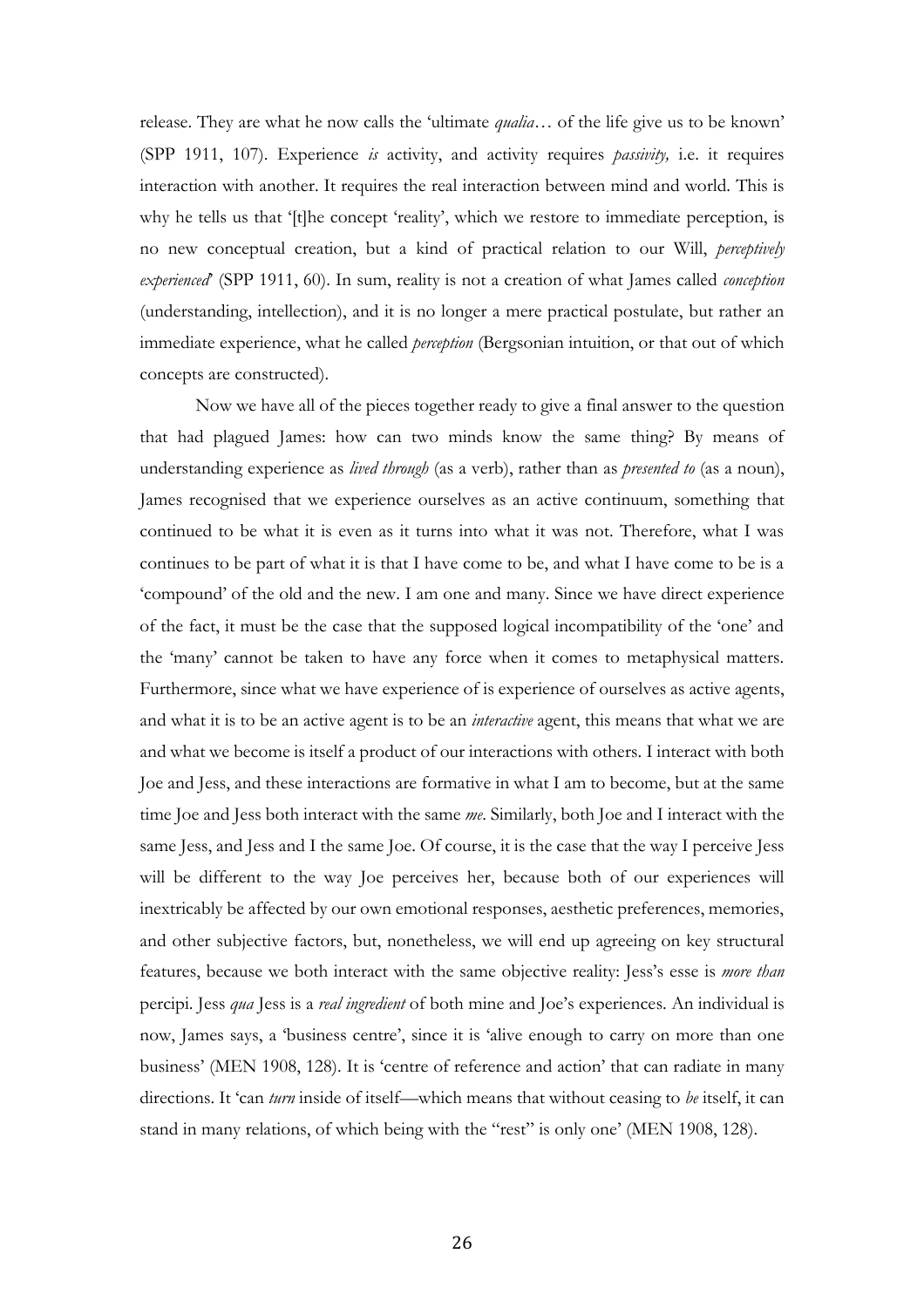## 4. CONCLUSION

I have argued that James's change of mind about whether we are able to experience our activity followed from a change in his methodology. Although he defended a form of phenomenalism for most of his academic life, he finally gave up on the phenomenalist method around 1906. This meant that he gave up on trying to analyse experience as passively presented to us, and begun to analyse it as we live through it. Although Bergson was one of the important causes of this shift, the can be traced all the way back to the father of spiritualism Maine de Biran. The consequences of this change in methodology for his philosophy are far too numerous to discuss in an article. Changes must occur to his metaphysics (his understanding of the nature of reality and causality, as we have discussed, but also to his understanding of time and personal identity), and also to his psychology (most explicitly his understanding of the stream of consciousness). Furthermore, it has considerable ramifications for our understanding of his place in the pragmatist tradition more generally. Although James is sometimes accused of excessive subjectivism,<sup>22</sup> his response to the Miller-Bode objections shows just how important it was for him to attempt to make room for objective reality within his philosophy. James did not live long enough to detail the full ramifications of this shift of position would be for the rest of his philosophy, and it would take considerable reconstructive work for a scholar to do this job themselves. Nonetheless, as the debates concerning the ongoing relevance of the work of the classical pragmatists for contemporary philosophy continue to be extremely productive, I believe that such reconstructive work would be most fruitful. $^{23}$ 

<sup>22</sup> See Moore (1908) and Misak (2013)

<sup>&</sup>lt;sup>23</sup> I'd like to thank Emily Herring, Alexander Klein, Trevor Pearce, Neil Williams, and two anonymous referees for their helpful feedback on earlier versions of this article. I'd also like to thank the audiences at the University of Sheffield 'Pragmatism and the Analytic-Continental Split' conference, the Manchester Metropolitan University 'French Spiritualism and its Critics' conference, and a University of Durham Work-in-Progress session and Departmental Seminar. The research for this article was partially funded by a University of Sheffield/Leverhulme Early Career Research Fellowship.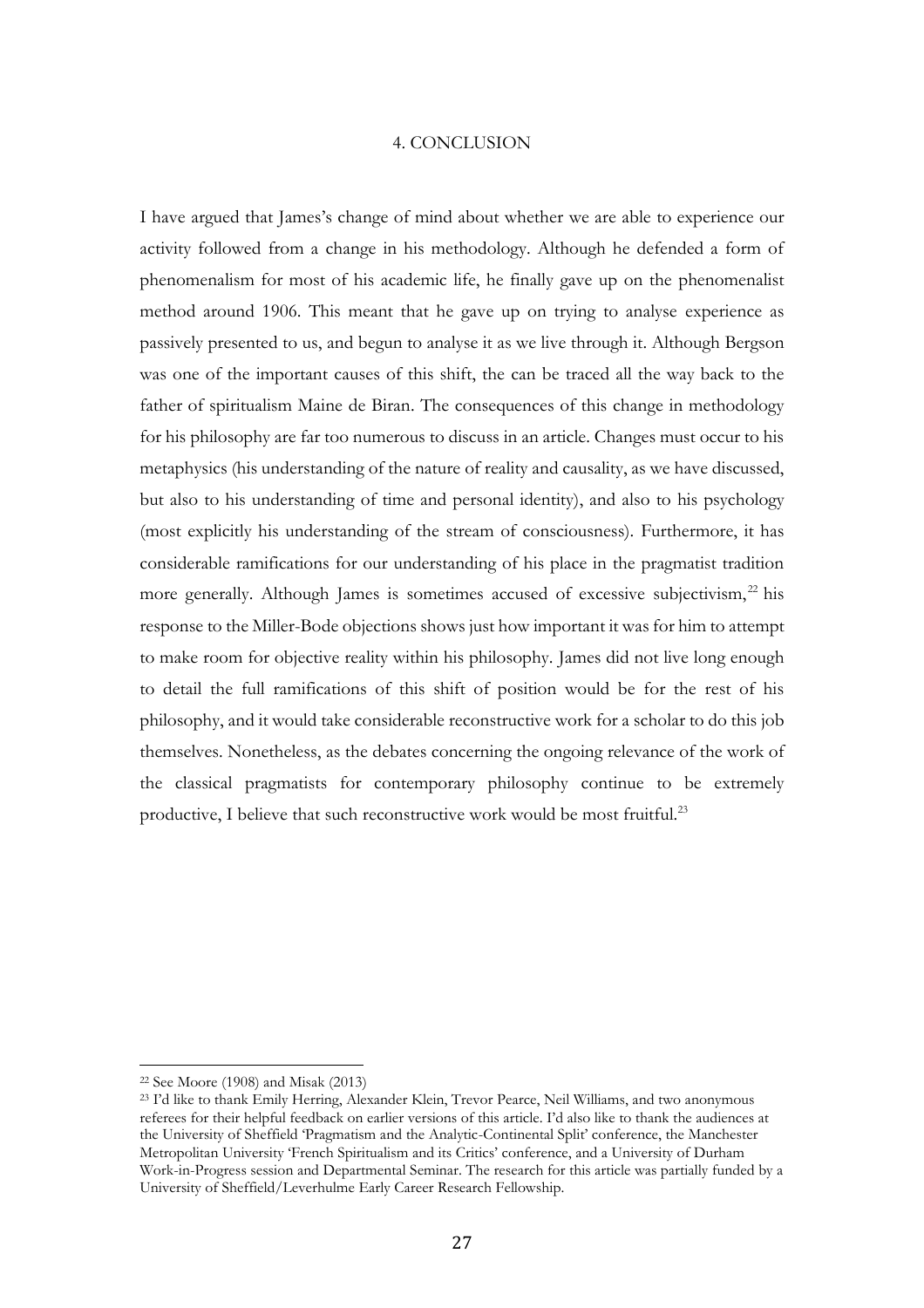#### *Abbreviations*

#### *Bergson*

CE ([1907] 2016) *L'Évolution créatrice*. Paris. PUF ---. (1944) *Creative Evolution*. Translated by A. Mitchell. New York; Random House

IM ([1903] 2011) *Introduction à la métaphysique.* Paris: PUF ---. (1912) *Introduction to Metaphysics.* Translated by T.E. Hulme. Cambridge: Hackett

KW (2002) *Bergson: Key Writings*. Edited by K. A. Pearson and J. Mullarkey, London: Continuum

M (1976) *Mélanges.* Paris: PUF

## *James*

The format of all in-text citations is as follows: abbreviated title—volume number (if appropriate)—original date of publication (or writing if correspondence)—page number

CWJ (1992– 2004) *The Correspondence of William James*. 12 Vols. Edited by I. K. Skrupskelis et al. Virginia: University of Virginia Press.

ECR (1987) *Essays, Comments, and Reviews*. London: Harvard University Press

EP (1978) *Essays in Philosophy.* London: Harvard University Press

EPs (1983) *Essays in Psychology*. London: Harvard University Press

ERE (1976) *Essays in Radical Empiricism*. London: Harvard University Press

MEN (1988) *Manuscript Essays and Notes*. London: Harvard University Press

MT (1975) *The Meaning of Truth*. London: Harvard University Press

P (1975) *Pragmatism*. London: Harvard University Press

PBC (1984) *Psychology: Briefer Course*. London: Harvard University Press

PP (1981) *The Principles of Psychology*. 2 vols. London: Harvard University Press

PU (1977) *A Pluralistic Universe*. London: Harvard University Press

SPP (1979) *Some Problems of Philosophy*. London: Harvard University Press

TT (1983) *Talks to Teachers on Psychology*. London: Harvard University Press

*Maine de Biran*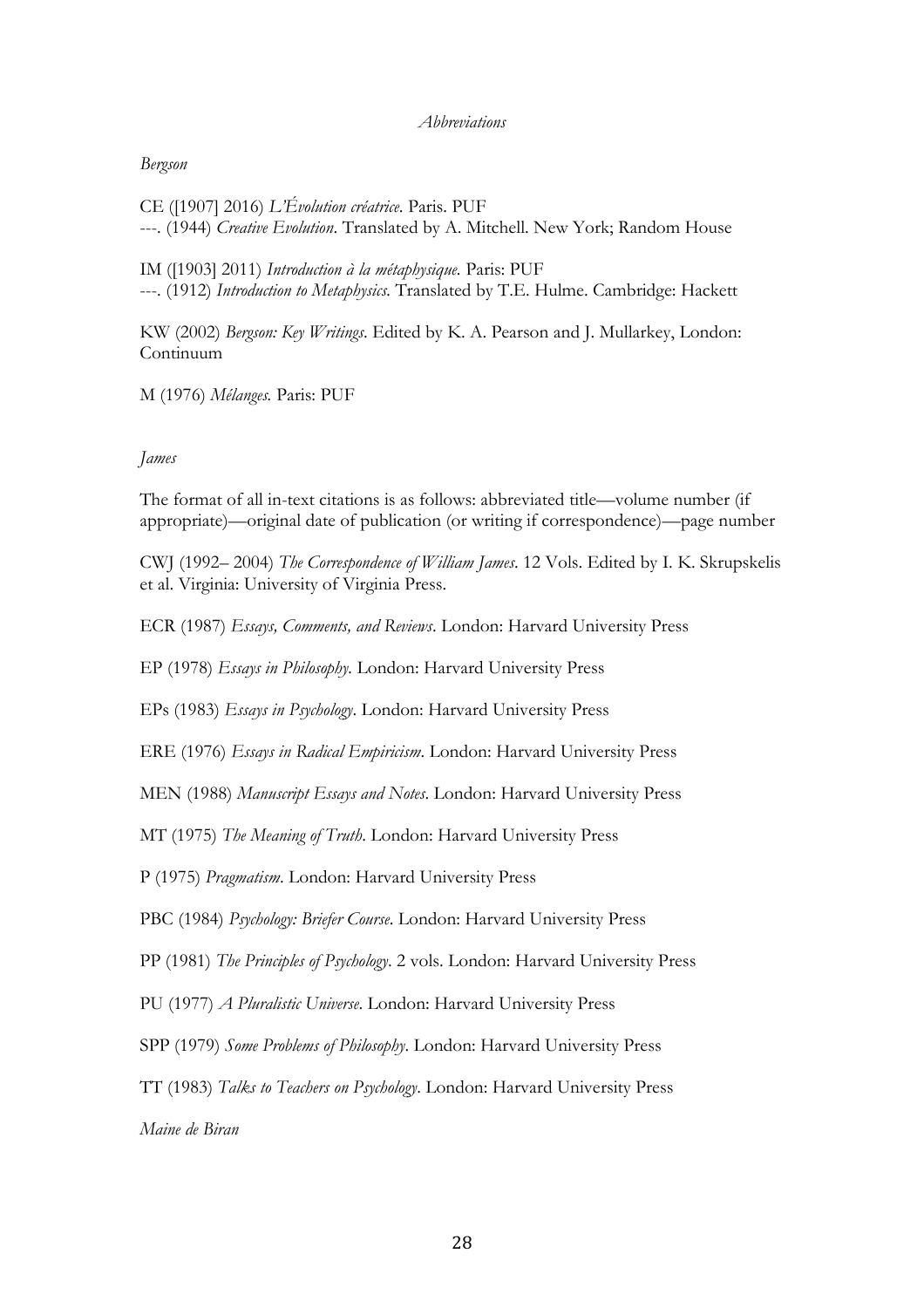OI: Maine de Biran (1859) *Œuvres Inédites de Maine de Biran*. Edited by E. Naville. Paris: Dezorby, E. Magdeleine

OMB: Maine de Biran (1984-2001) *Œuvres de Maine de Biran*. 20 Vols. Edited by F. Azouvi *et al*. Paris: Vrin

#### *Renouvier*

ECG: Renouvier, C.B. (1912) *Essai de Critique générale*. Cited by *Essai* and volume number.

- (I) *Premier Essai: Traité de logique générale et de logique formelle*. 3 Vols. Paris: Librairie Armand Colin
- (II) *Deuxième Essai: Traité de psychologie rationnelle d'après les principes du criticisme*. 2 Vols. Paris: Librairie Armand Colin
- (III) *Troisième Essai*: *Les Principes de la nature.* Paris: Librairie Armand Colin

ECS: Renouvier, C.B. (1886) *Esquisse d'une classification systématique des doctrines philosophiques*. 2 Vols. Paris: Au Bureau de la Critique Philosophique

#### *Other sources*

Azouvi, F. (1995) *Maine de Biran: La Science de l'homme.* Paris: Vrin

Bain, A. (1864) *The Senses and the Intellect.* London: Longman and Green

Bernstein, R. J. (1977) 'Introduction'. In: William James PU

Bergson, H. (1922) 'Foreword'. In: Gunn, A. (1922) *Modern French Philosophy*. New York: Dodd, Mead, and Company

Bode, H. (1905) '"Pure Experience" and the External World.' *Journal of Philosophy*. II, March: 128-33

Boutroux, É (1874) *De la contingence des lois de la nature.* Paris: Felix Alcan

Boutroux, É (1912) *William James*. London: Longmans, Green, and Co.

Capek, Milic, (1950), 'Stream of Consciousness and "Durée Réelle"'. *Philosophy and Phenomenological Research*. 10(3): 331-353.

Deleuze, G. (1995) 'L'immanence: une vie' *Philosophie* 47(1): 3–7

Donaldson, T. (forthcoming) 'What was James's Theory of Truth?' In: Klein, A. (ed.) *The Oxford Handbook to William James*. Oxford: Oxford University Press

Flournoy, T. H. (1917) *The Philosophy of William James*. Translated by E.B. Holt and W. James, Jr. New York: Holt and Company

Ford, M.P. (1982) *William James's Philosophy*. Amherst: University of Massachusetts Press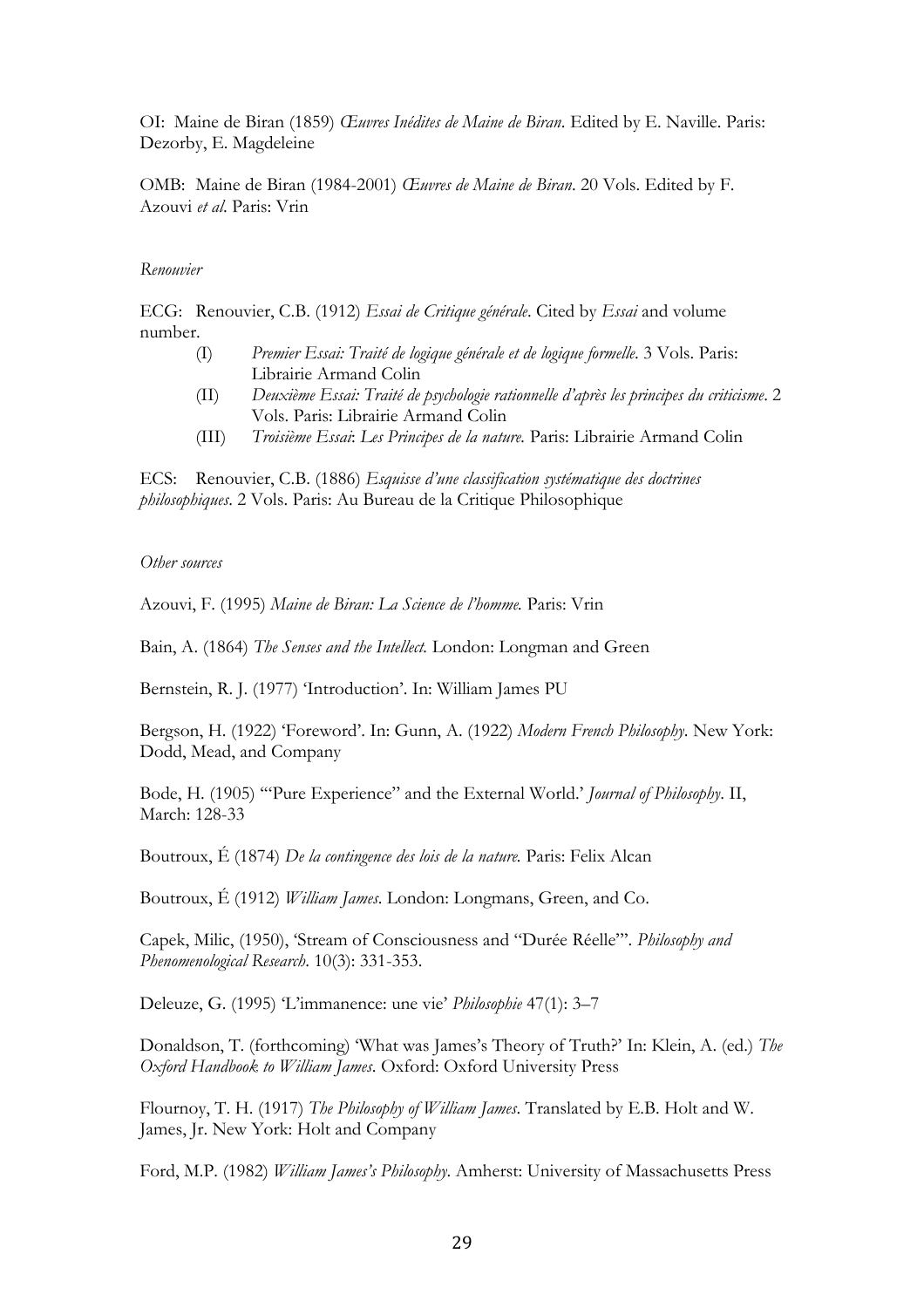Frogneux, N (2005) La résistance vive du corps dans l'«Essai» de Maine de Biran. In: *Revue Philosophique de Louvain*. Quatrième série. (103)1-2: 65-81.

Girel, M. (2007) 'A Chronicle of Pragmatism in France before 1907'. In. Franzese, S. & Kraemer, F. (eds.) *Fringes of Religious Experience*. Hightown: Ontos Verlag, pp.169-200

Girel, M. (2011) 'Un braconnage impossible : le courant de conscience de William James et la durée réelle de Bergson'. *In*. S. Madelrieux (ed.) *Bergson et James, cent ans après.* Paris: PUF: 27-56

Gouhier, H (1947) *Les Conversions de Main de Biran*. Paris: Vrin

Hallie, P. P. (1959) *Maine de Biran: Reformer of Empiricism*. London: Harvard University Press

Helmholtz, H. (1867) *Handbuch der Physiologischen Optik.* Leipzig: Leopold Voss

Henry, M. (1949) *Philosophie et phénoménologie du corps*. Paris. PUF

Hume, D. ([1777] 1975) *Enquiries Concerning Human Understanding and Concerning the Principles of Morals*. Third Edition. Ed. P.H. Nidditch. Oxford: Oxford University Press

Janicaud, D. (1997) *Ravaisson et la métaphysique : une généalogie du spiritualisme Français*. Paris : Vrin

Lamberth, D.C. (1999) *William James and the Metaphysics of Experience*. Cambridge: Cambridge University Press

Lefève, C. (2003) *Maine de Biran et Bergson. Science et philosophie. La question de la psychologie subjective*. Thèse de doctorat. Université Paris 7

Lovejoy, A.O. (1913) 'Some Antecedents of the Philosophy of Bergson'. *Mind.* 22(88): 465-483

Mach, E. (1886) *Beiträge zur Analyse der Empfindungen*. Jena: Verlag von Gustav Fischer

Meacham, D., and Spadola, J. (2016) *Maine de Biran: The Relationship between the Physical and the Moral in Man*. London: Bloomsbury

Merleau-Ponty, M. (1968) *L'Union de l'ame et du corps chez Malebranche, Biran et Bergson.*  Paris: Vrin

Misak, C. (2013) *The American Pragmatists*. Oxford: Oxford University Press

Moller, M.S. (1997) *William James's Quandary.* Dissertation. Washington University

Moller, M. (2001) "James, Perception and the Miller-Bode Objections", *Transactions of the Charles S. Peirce Society*, 37(4): 609-626.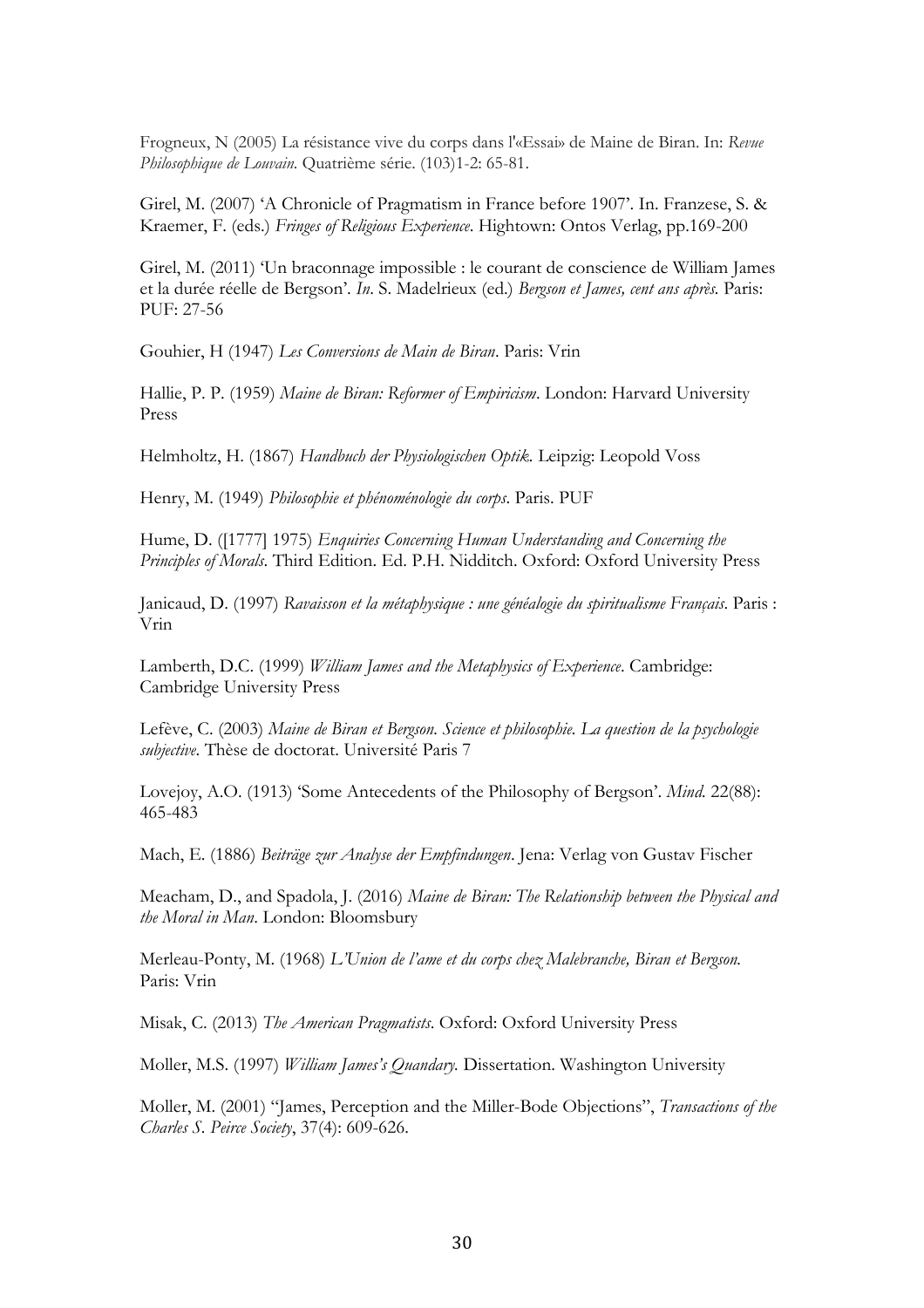---. (2008) "'The Many and the One' \_and the Problem of Two Minds Perceiving the Same Thing", *William James Studies*, 3.

Montebello, P. (1994) *La Décomposition de la pensée*. Grenoble: Jérôme Millon

Montebello, P. (2000) *Le Vocabulaire de Maine de Biran*. Paris: Ellipses

Moore, A. (2012) *Evolution of Modern Metaphysics*. Cambridge: Cambridge University Press

Moore, G.E. (1908) 'Professor James' "Pragmatism"'. In: *Proceedings of the Aristotelian Society, New Series*. 8: 33-77.

Myers, G.E. (1986) *William James: His Life and Thought*. New Haven: Yale University Press

Perry, R. (1935) *The Thought and Character of William James*. Volume II Cambridge, MA: Harvard University Press

Phemister, P. (2004) '"All the time and everywhere everything's the same as here": The Principle of Uniformity in the Correspondence Between Leibniz and Lady Masham'. In: Lodge, P. (ed.) *Leibniz and His Correspondents*. Cambridge: Cambridge University Press

Ravaisson, F. (1867) *La Philosophie en France au XIXème Siècle*. Paris: Librairie Hachette

Ricoeur, P. (1950) *La Philosophie de la volonte*. Paris: Aubier

Scharfstein, B.A. (1943) *Roots of Bergson's Philosophy*. New York: Columbia University Press

Sinclair, M. (2018) 'Habit and Time in Nineteenth-century French Philosophy'. *British Journal for the History of Philosophy* 26(1): 131-153

Smith, R. (2011) '"The Sixth Sense": Towards a History of Muscular Sensation'. *Gesnerus*. 68(1): 218-271

Sprigge, T. (1993) *James and Bradley: American Truth and British Reality.* Chicago: Open Court

Stebbing, S. (1914) *Pragmatism and French Voluntarism*. Cambridge: Cambridge University Press

Taine, H. (1870) *De L'Intelligence. Tome second.* Paris: Librairie Hachette

Tarde, G. (1876 [2000]) *Maine de Biran et l'évolutionisme en psychologie*. Edited by Eric Alliez. Paris : Sonofi-Synthélabo

Taylor, E. (1996) *William James on Consciousness beyond the Margin.* Princeton: Princeton University Press

Townsend, K. (1996) *Manhood at Harvard*. New York: W.W. Norton